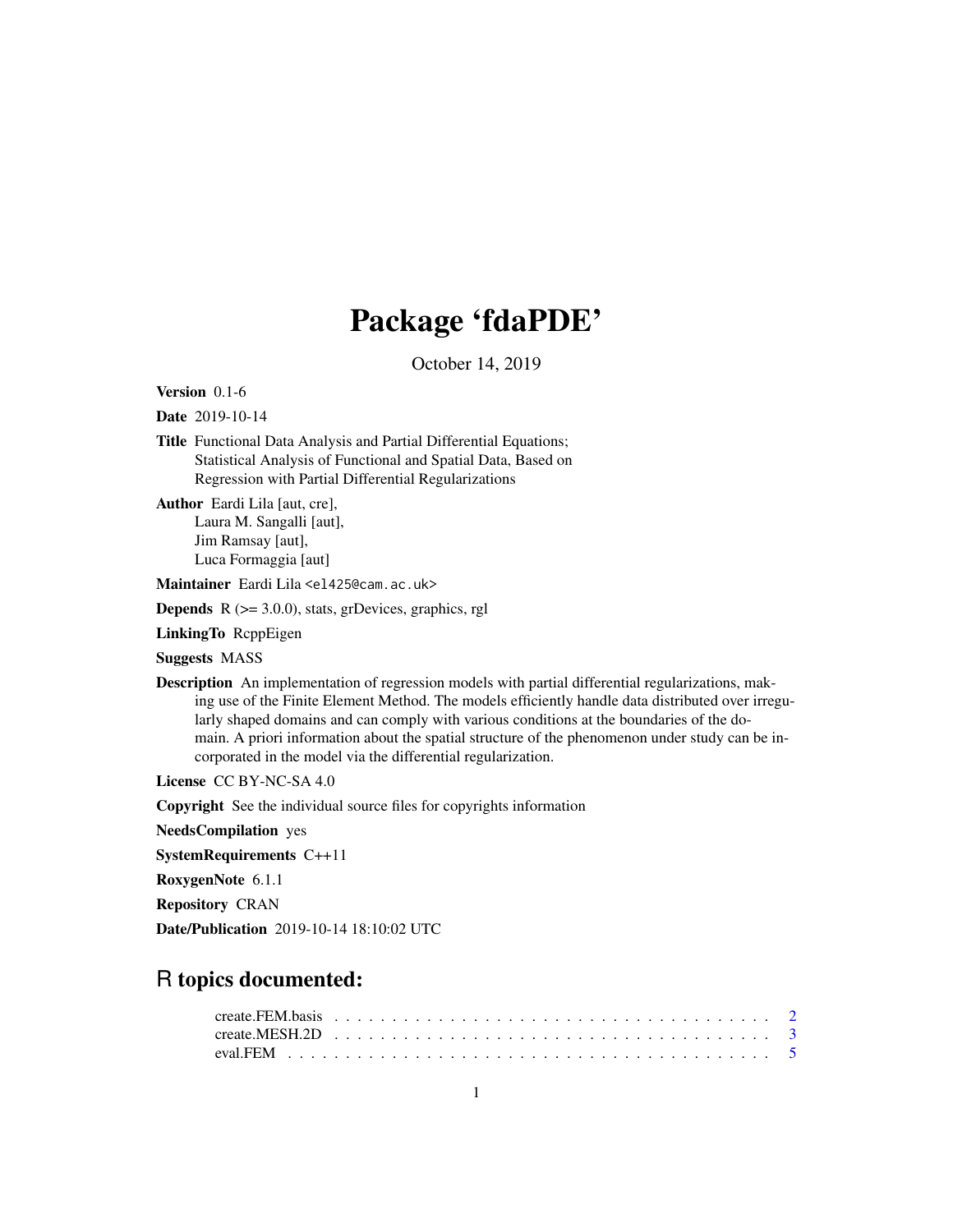<span id="page-1-0"></span>

| 6   |
|-----|
| 7   |
| -8  |
| 8   |
| 8   |
|     |
|     |
|     |
|     |
|     |
|     |
|     |
|     |
|     |
|     |
| -18 |
|     |
|     |
|     |

#### **Index** [26](#page-25-0)

<span id="page-1-1"></span>create.FEM.basis *Create a FEM basis*

#### Description

Sets up a Finite Element basis. It requires a triangular mesh, a MESH2D object, as input. The basis' functions are globally continuos surfaces, that are polynomials once restricted to a triangle in the mesh. Linear if (order  $= 1$ ) in the input mesh and quadratic if (order  $= 2$ ) in the input mesh Finite Element are currently implemented.

#### Usage

```
create.FEM.basis(mesh)
```
## Arguments

mesh A MESH2D object representing the domain triangulation. See [create.MESH.2D.](#page-2-1)

#### Value

A FEMbasis object. This contains the mesh, along with some additional quantities:

| order  | Either "1" or "2". Order of the Finite Element basis.                                                                                                                                            |
|--------|--------------------------------------------------------------------------------------------------------------------------------------------------------------------------------------------------|
| nbasis | Scalar. The number of basis.                                                                                                                                                                     |
| detJ   | The determinant of the transformation from the nodes of the reference triangle<br>to the nodes of the i-th triangle; this coincides with the double of the area of the<br><i>i</i> -th triangle. |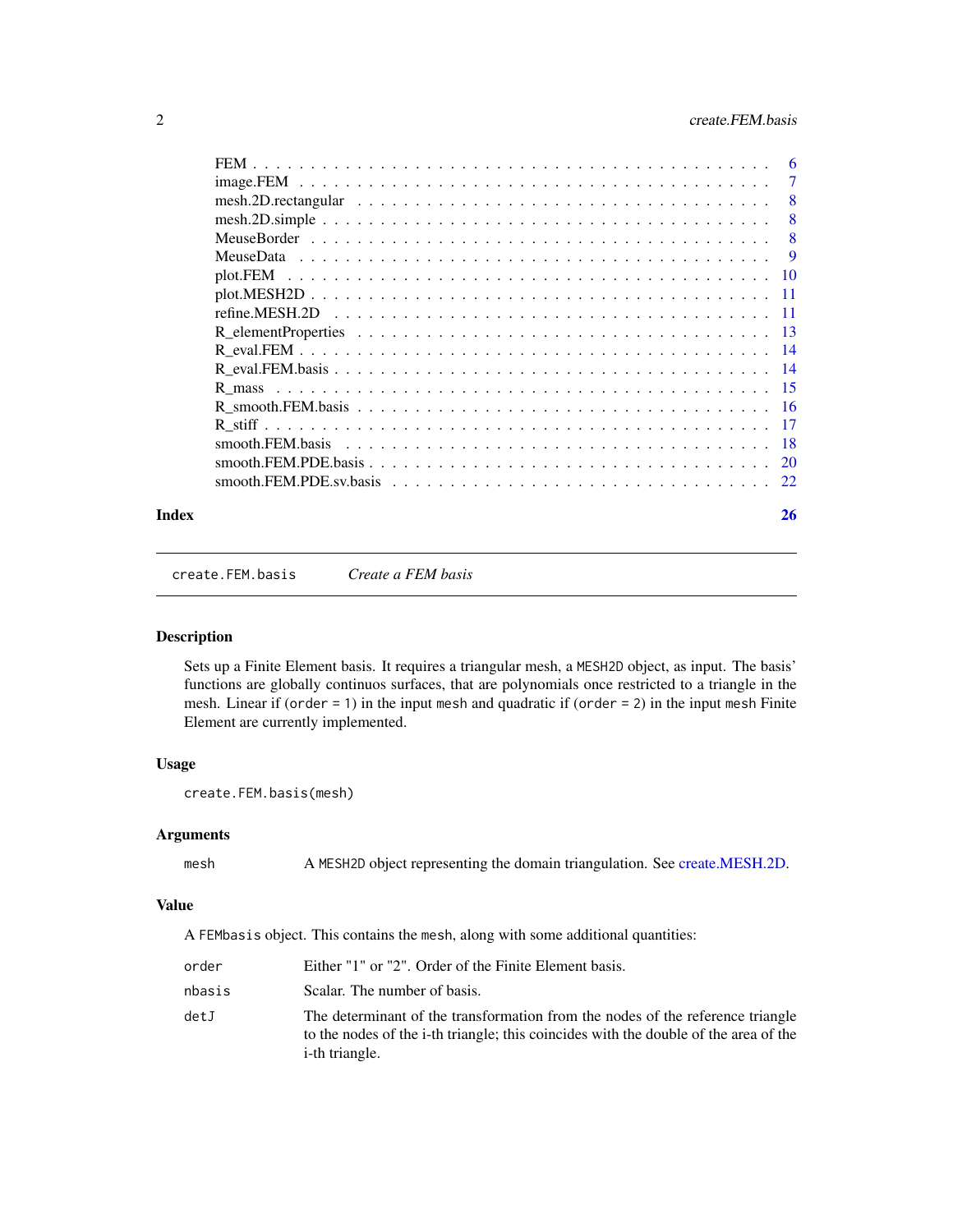<span id="page-2-0"></span>

| transf | A three-dimensional array such that transf[i,,] is the 2-by-2 matrix that         |
|--------|-----------------------------------------------------------------------------------|
|        | transforms the nodes of the reference triangle to the nodes of the i-th triangle. |
| metric | A three-dimensional array such that $metric[i, ]$ is the 2-by-2 matrix            |
|        | transf[i,,]^{-1}*transf[i,,]^{-T}. This matrix is used for the computa-           |
|        | tion of the integrals over the elements of the mesh.                              |

#### See Also

[create.MESH.2D](#page-2-1)

## **Examples**

```
## Creates a simple triangulated domain with a concavity; this is a MESH2D object
mesh<-create.MESH.2D(nodes=rbind(c(0, 0), c(0, 1), c(0.5, 0.5), c(1, 1), c(1, 0)),
segments=rbind(c(1, 2), c(2, 3), c(3, 4), c(4, 5), c(5, 1)), order=1)
## Plot it
plot(mesh)
## Creates the basis
FEMbasis = create.FEM.basis(mesh)
```
<span id="page-2-1"></span>create.MESH.2D *Create a triangular mesh*

## **Description**

This function is a wrapper of the Triangle library (http://www.cs.cmu.edu/~quake/triangle.html). It can be used to create a triangulation of the domain of interest starting from a list of points, to be used as triangles' vertices, and a list of segments, that define the domain boundary. The resulting mesh is a Constrained Delaunay triangulation. This is constructed in a way to preserve segments provided in the input segments without splitting them. This imput can be used to define the boundaries of the domain. If this imput is NULL, it generates a triangulation over the convex hull of the points.

#### Usage

```
create.MESH.2D(nodes, nodesattributes = NA, segments = NA, holes = NA,
                      triangles = NA, order = 1, verbosity = \theta)
```
#### Arguments

nodes A #nodes-by-2 matrix containing the x and y coordinates of the mesh nodes.

nodesattributes

A matrix with #nodes rows containing nodes' attributes. These are passed unchanged to the output. If a node is added during the triangulation process or mesh refinement, its attributes are computed by linear interpolation using the attributes of neighboring nodes. This functionality is for instance used to compute the value of a Dirichlet boundary condition at boundary nodes added during the triangulation process.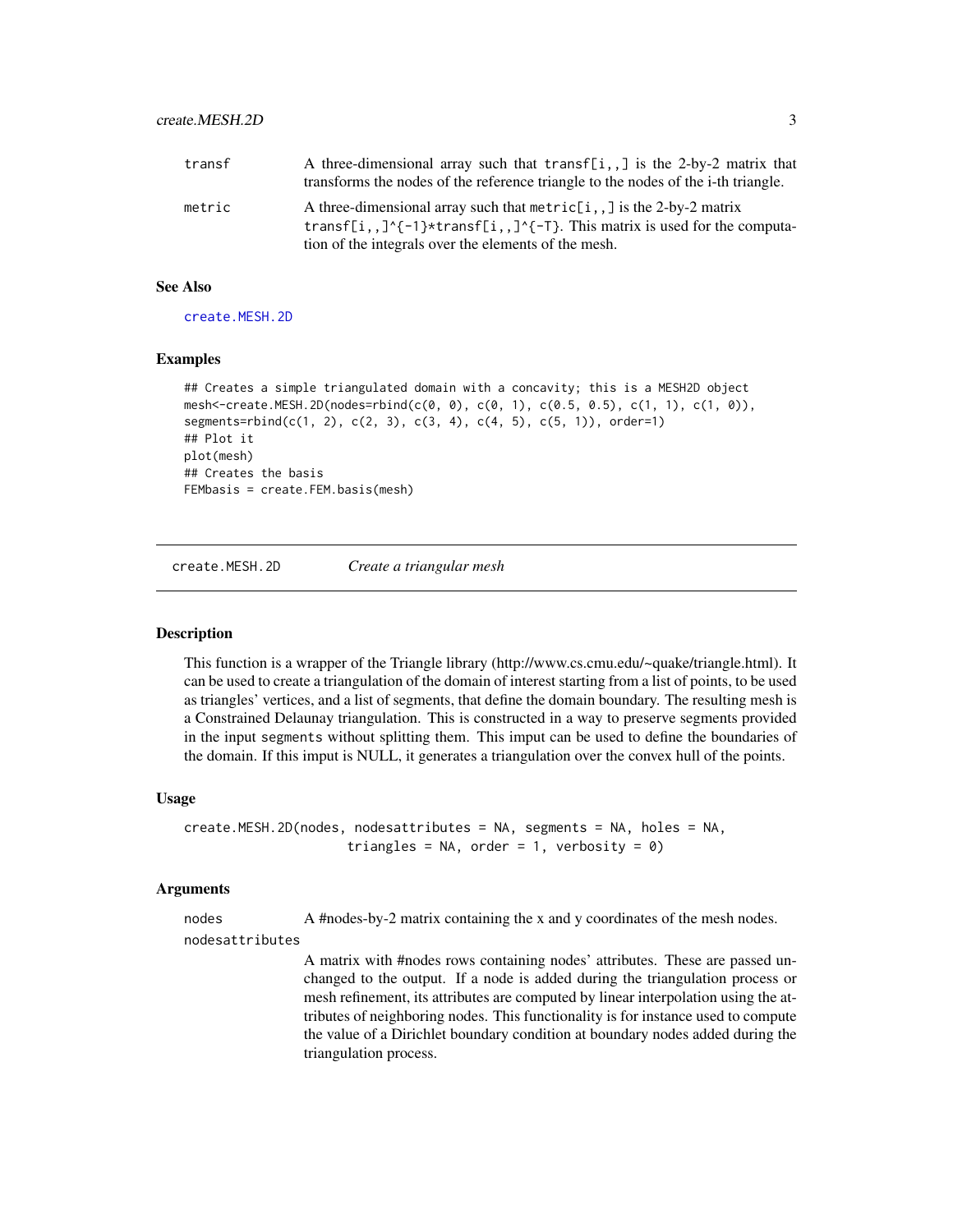| segments  | A #segments-by-2 matrix. Each row contains the row's indices in nodes of the<br>vertices where the segment starts from and ends to. Segments are edges that<br>are not splitted during the triangulation process. These are for instance used to<br>define the boundaries of the domain. If this is input is NULL, it generates a<br>triangulation over the convex hull of the points specified in nodes.                                                                                                                                    |
|-----------|----------------------------------------------------------------------------------------------------------------------------------------------------------------------------------------------------------------------------------------------------------------------------------------------------------------------------------------------------------------------------------------------------------------------------------------------------------------------------------------------------------------------------------------------|
| holes     | A #holes-by-2 matrix containing the x and y coordinates of a point internal to<br>each hole of the mesh. These points are used to carve holes in the triangulation,<br>when the domain has holes.                                                                                                                                                                                                                                                                                                                                            |
| triangles | A #triangles-by-3 (when order = 1) or #triangles-by-6 (when order = 2) ma-<br>trix. This option is used when a triangulation is already available. It specifies the<br>triangles giving the row's indices in nodes of the triangles' vertices and (when<br>$nodes = 2$ ) also if the triangles' edges midpoints. The triangles' vertices and<br>midpoints are ordered as described at<br>https://www.cs.cmu.edu/~quake/triangle.highorder.html. In this case the func-<br>tion create. MESH. 2D is used to produce a complete MESH2D object. |
| order     | Either '1' or '2'. It specifies wether each mesh triangle should be represented<br>by 3 nodes (the triangle' vertices) or by 6 nodes (the triangle's vertices and<br>midpoints). These are respectively used for linear (order $= 1$ ) and quadratic<br>(order = 2) Finite Elements. Default is order = 1.                                                                                                                                                                                                                                   |
| verbosity | This can be $'0'$ , $'1'$ or $'2'$ . It indicates the level of verbosity in the triangulation<br>process. When verbosity = $0$ no message is returned during the triangulation.<br>When verbosity $= 2$ the triangulation process is described step by step by<br>displayed messages. Default is verbosity = $0$ .                                                                                                                                                                                                                           |

## Value

An object of the class MESH2D with the following output:

| nodes           | A #nodes-by-2 matrix containing the x and y coordinates of the mesh nodes.                                                                                                                                                                                                                                                                                                                                                                                       |
|-----------------|------------------------------------------------------------------------------------------------------------------------------------------------------------------------------------------------------------------------------------------------------------------------------------------------------------------------------------------------------------------------------------------------------------------------------------------------------------------|
| nodesmarkers    | A vector of length #nodes, with entries either '1' or '0'. An entry '1' indicates<br>that the corresponding node is a boundary node; an entry '0' indicates that the<br>corresponding node is not a boundary node.                                                                                                                                                                                                                                               |
| nodesattributes |                                                                                                                                                                                                                                                                                                                                                                                                                                                                  |
|                 | nodesattributes A matrix with #nodes rows containing nodes' attributes. These<br>are passed unchanged to the output. If a node is added during the triangulation<br>process or mesh refinement, its attributes are computed by linear interpolation<br>using the attributes of neighboring nodes. This functionality is for instance used<br>to compute the value of a Dirichlet boundary condition at boundary nodes added<br>during the triangulation process. |
| triangles       | A #triangles-by-3 (when order = 1) or #triangles-by-6 (when order = 2) matrix.<br>This option is used when a triangulation is already available. It specifies the<br>triangles giving the indices in nodes of the triangles' vertices and (when nodes<br>$=$ 2) also if the triangles' edges midpoints. The triangles' vertices and midpoints<br>are ordered as described at<br>https://www.cs.cmu.edu/~quake/triangle.highorder.html.                           |
| segmentsmarker  | A vector of length #segments with entries either '1' or '0'. An entry '1' indicates<br>that the corresponding element in segments is a boundary segment; an entry '0'<br>indicates that the corresponding segment is not a boundary segment.                                                                                                                                                                                                                     |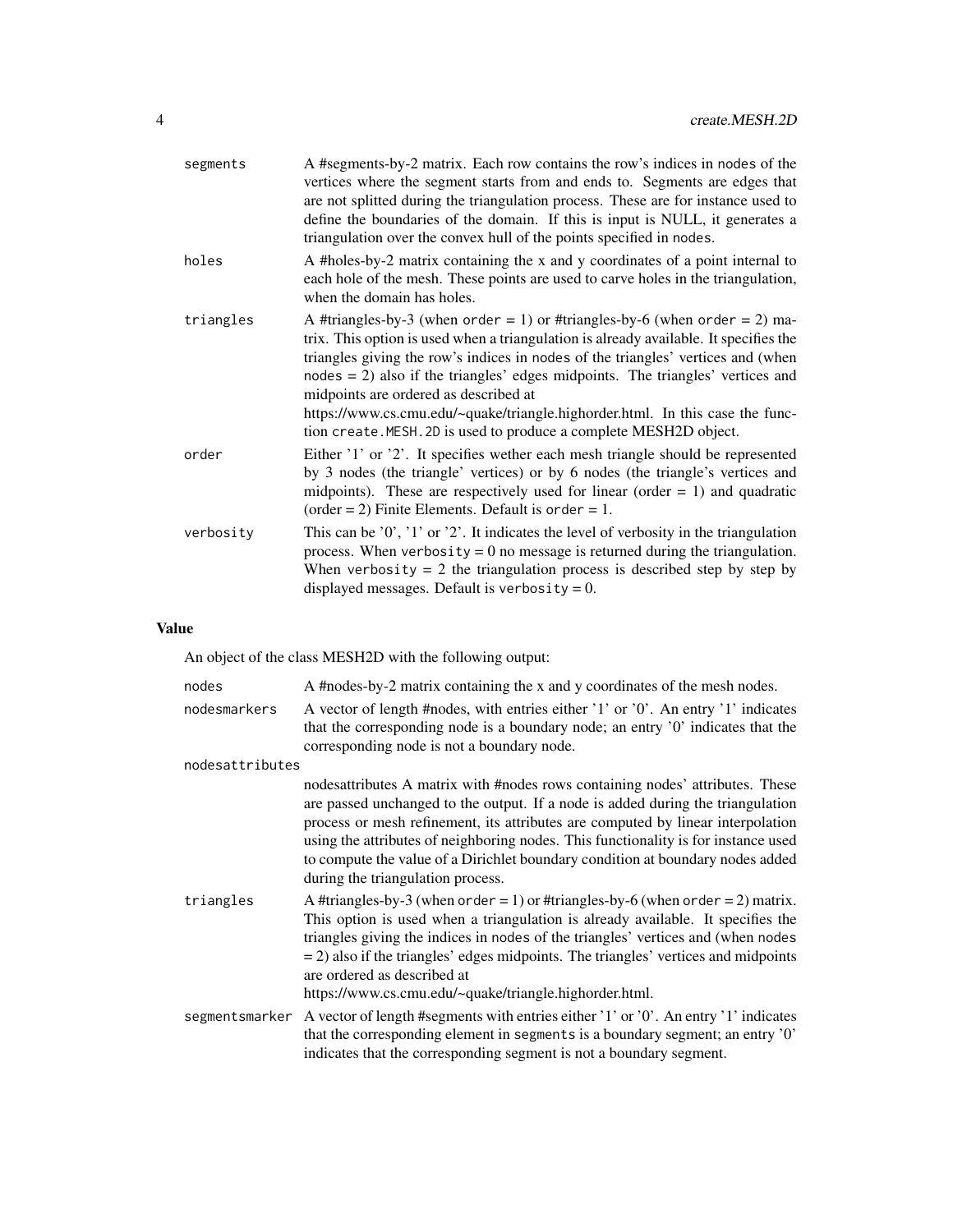<span id="page-4-0"></span>

| edges        | A #edges-by-2 matrix containing all the edges of the triangles in the output<br>triangulation. Each row contains the row's indices in nodes, indicating the nodes<br>where the edge starts from and ends to.                                                                                               |
|--------------|------------------------------------------------------------------------------------------------------------------------------------------------------------------------------------------------------------------------------------------------------------------------------------------------------------|
| edgesmarkers | A vector of lenght #edges with entries either '1' or '0'. An entry '1' indicates<br>that the corresponding element in edge is a boundary edge; an entry '0' indicates<br>that the corresponding edge is not a boundary edge.                                                                               |
| neighbors    | A #triangles-by-3 matrix. Each row contains the indices of the three neighbour-<br>ing triangles. An entry '-1' indicates that one edge of the triangle is a boundary<br>edge.                                                                                                                             |
| holes        | A #holes-by-2 matrix containing the x and y coordinates of a point internal to<br>each hole of the mesh. These points are used to carve holes in the triangulation,<br>when the domain has holes.                                                                                                          |
| order        | Either '1' or '2'. It specifies wether each mesh triangle should be represented<br>by 3 nodes (the triangle' vertices) or by 6 nodes (the triangle's vertices and<br>midpoints). These are respectively used for linear (order $= 1$ ) and quadratic<br>(order = 2) Finite Elements. Default is order = 1. |

## See Also

[refine.MESH.2D](#page-10-1), [create.FEM.basis](#page-1-1)

## Examples

```
## Upload the Meuse data
data(MeuseData)
## Create a triangulation on the convex hull of these data,
## where each data location is a triangle vertex
mesh \leq create. MESH. 2D(nodes = MeuseData[, c(2,3)], order = 1)
## Plot the mesh
plot(mesh)
## Upload a domain boundary for these data
data(MeuseBorder)
## Create a constrained Delaunay triangulation with the provided boundary
## where each datalocation is a triangle vertex
mesh <- create.MESH.2D(nodes = MeuseData[,c(2,3)], segments = MeuseBorder, order = 1)
## Plot the mesh
plot(mesh)
```

```
eval.FEM Evaluate a FEM object at a set of point locations
```
## Description

It evaluates a FEM object the specified set of locations.

#### Usage

```
eval.FEM(FEM, locations, CPP_CODE = TRUE)
```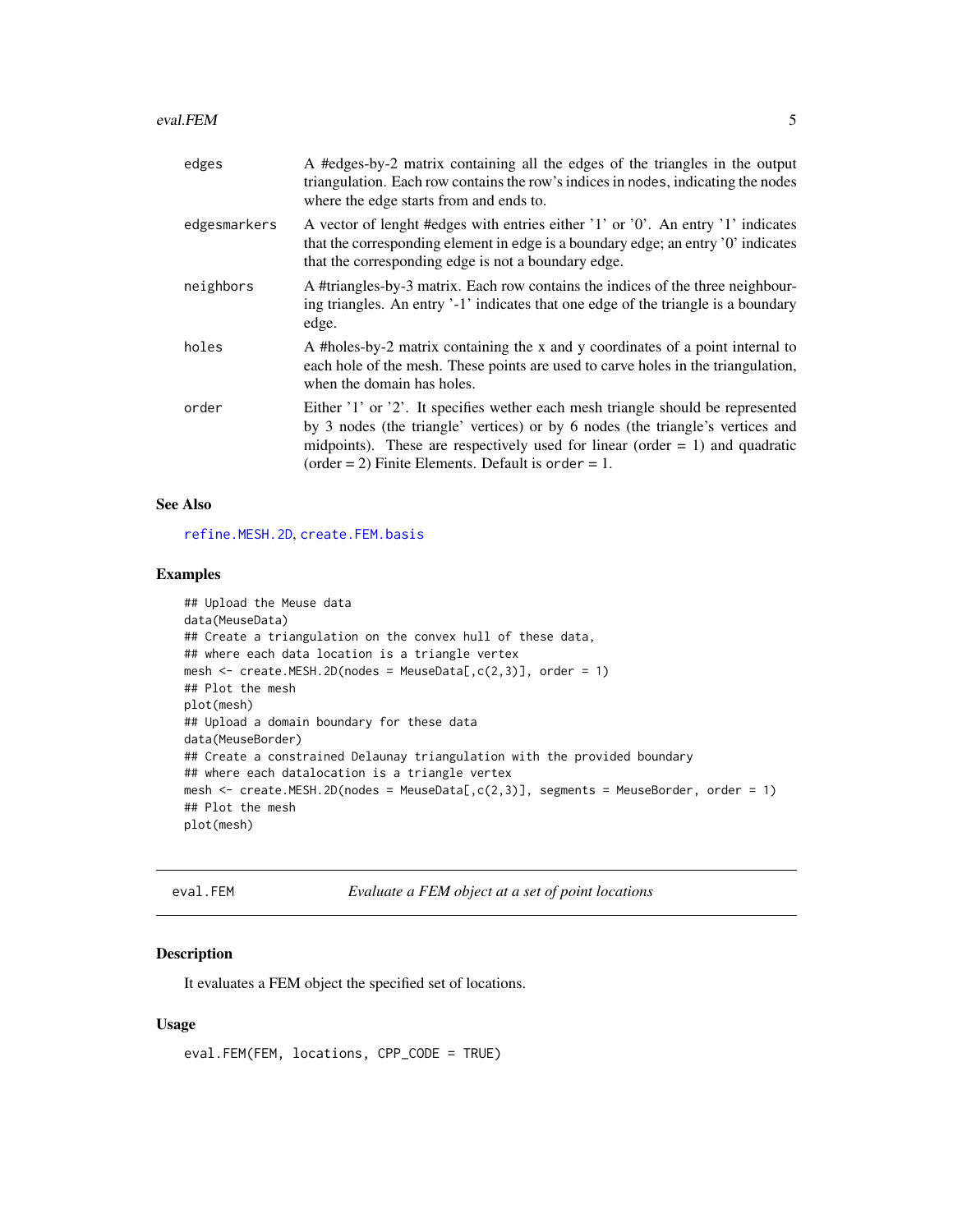## <span id="page-5-0"></span>Arguments

| FFM       | A FEM object to be evaluated.                                                                                                                                                |
|-----------|------------------------------------------------------------------------------------------------------------------------------------------------------------------------------|
| locations | A 2-colums matrix with the spatial locations where the FEM object should be<br>evaluated.                                                                                    |
| CPP CODE  | Boolean. If TRUE the computation relies on the C++ implementation of a Visi-<br>bility Walk Algorithm (Devillers et al. 2001). This usually ensures a fast com-<br>putation. |

#### Value

A matrix of numeric evaluations of the FEM object. Each row indicates the location where the evaluation has been taken, the column indicates the function evaluated.

#### References

Devillers, O. et al. 2001. Walking in a Triangulation, Proceedings of the Seventeenth Annual Symposium on Computational Geometry

FEM *Define a surface or spatial field by a Finite Element basis expansion*

## Description

This function defines a FEM object. This is not usualled called directly by users.

#### Usage

FEM(coeff,FEMbasis)

## Arguments

| coeff    | A vector or a matrix containing the coefficients for the Finite Element basis ex-                  |
|----------|----------------------------------------------------------------------------------------------------|
|          | pansion. The number of rows (or the vector's length) corresponds to the number                     |
|          | of basis in FEMbasis. The number of columns corresponds to the number of<br>functional replicates. |
| FEMbasis | A FEMbasis object defining the Finite Element basis, created by create. FEM. basis.                |

## Value

An FEM object. This contains a list with components coeff and FEMbasis.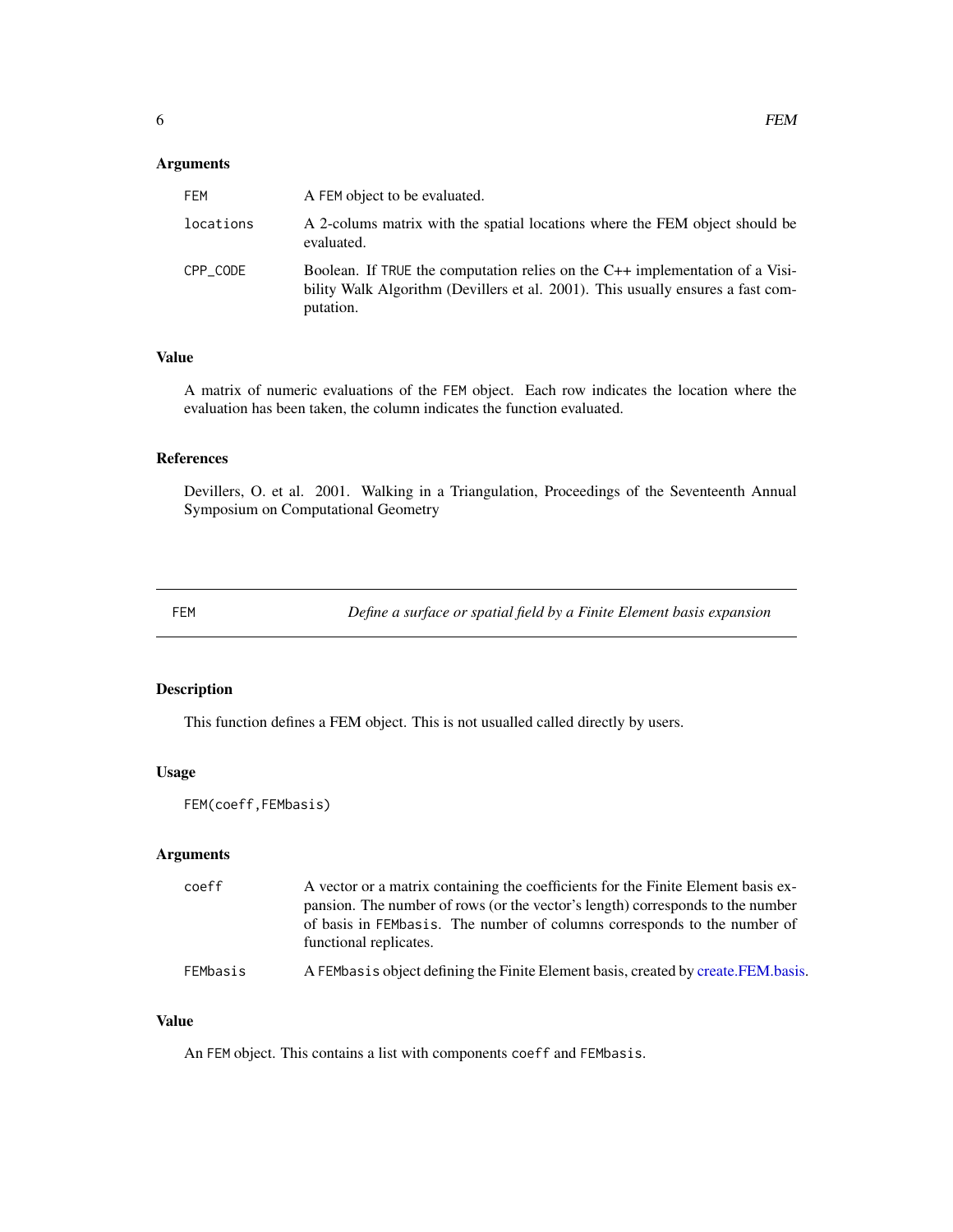## <span id="page-6-0"></span>image.FEM 7

#### Examples

```
## Not run:
## Upload a triangular mesh and plot it
data("mesh.2D.rectangular")
plot(mesh.2D.rectangular)
## Create a linear Finite Element basis
FEMbasis = create.FEM.basis(mesh.2D.rectangular)
## Define a sinusoidal function as expansion of this basis and plot it
coeff <- sin(mesh.2D.rectangular$nodes[,1])*cos(mesh.2D.rectangular$nodes[,2])
FEM_object<- FEM(coeff, FEMbasis)
plot(FEM_object)
```
## End(Not run)

<span id="page-6-1"></span>image.FEM *Image Plot of a FEM object*

#### Description

Image plot of a FEM object, generated by the function FEM or returned by smooth.FEM.basis, smooth.FEM.PDE.basis or smooth.FEM.PDE.sv.basis can be visualized through an image plot.

#### Usage

## S3 method for class 'FEM' image(x, num\_refinements, ...)

## **Arguments**

| і guinchts      |                                                                                                                                                                                                                         |
|-----------------|-------------------------------------------------------------------------------------------------------------------------------------------------------------------------------------------------------------------------|
| x               | A FEM object.                                                                                                                                                                                                           |
| num refinements |                                                                                                                                                                                                                         |
|                 | A natural number specifying how many bisections should by applied to each<br>triangular element for plotting purposes. This functionality is useful where a<br>discretization with 2nd order Finite Element is applied. |
| $\cdots$        | Arguments representing graphical options to be passed to plot3d.                                                                                                                                                        |

#### See Also

[plot.FEM](#page-9-1)

## Examples

```
## Not run:
## Upload a triangular mesh and plot it
data("mesh.2D.rectangular")
plot(mesh.2D.rectangular)
## Create a linear Finite Element basis
FEMbasis = create.FEM.basis(mesh.2D.rectangular)
```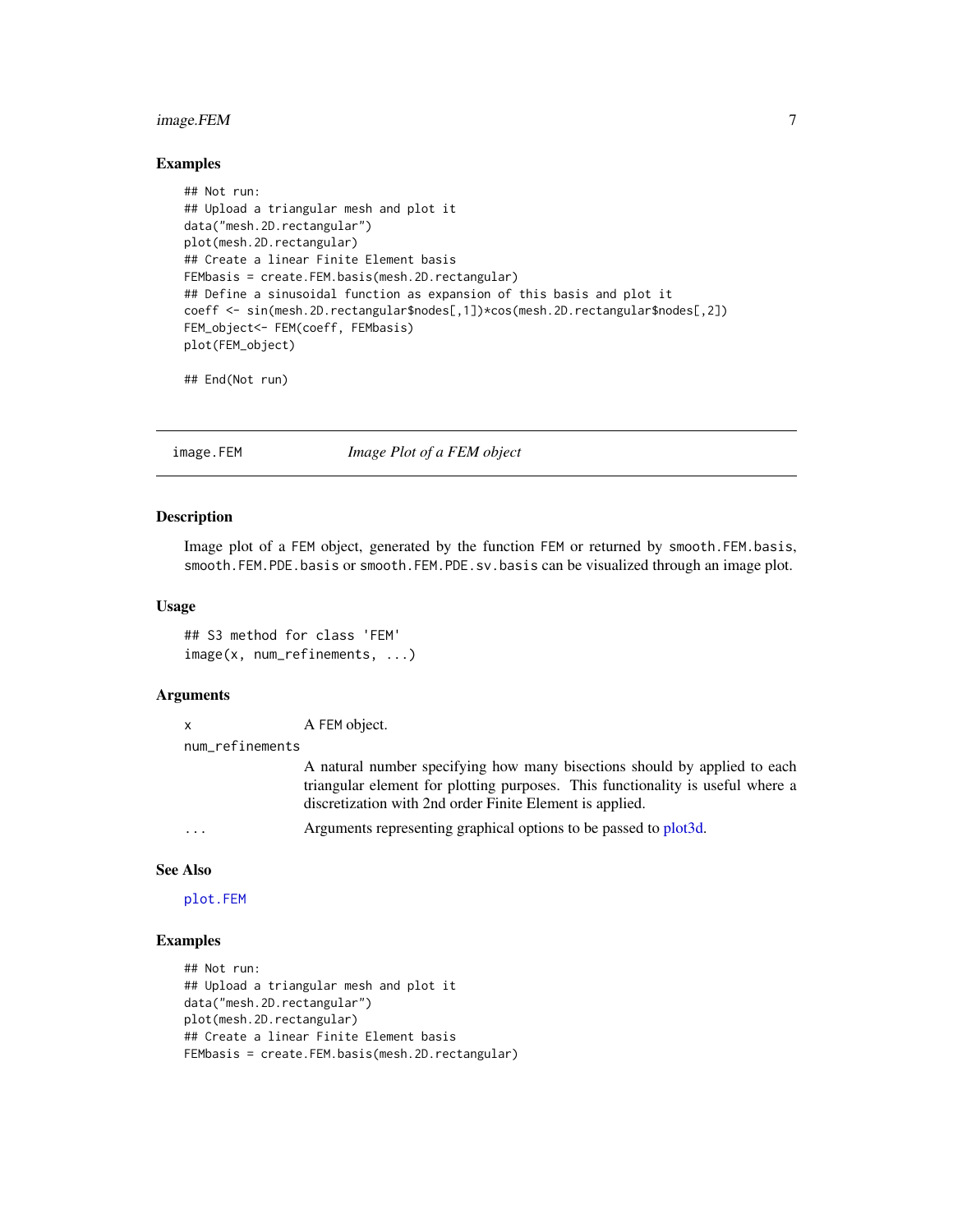#### <span id="page-7-0"></span>8 MeuseBorder News 2016

```
## Define a sinusoidal function as expansion of this basis and plot it
coeff <- sin(mesh.2D.rectangular$nodes[,1])*cos(mesh.2D.rectangular$nodes[,2])
FEM_object<- FEM(coeff, FEMbasis)
image(FEM_object)
```
## End(Not run)

mesh.2D.rectangular *Simple Rectangular mesh*

## Description

A simple rectangular mesh. This is a MESH2D object created with create.MESH.2D.

mesh.2D.simple *Simple mesh*

## Description

A simple mesh. This is a MESH2D object created with create.MESH.2D.

<span id="page-7-1"></span>

| MeuseBorder | Boundary of the Meuse River data set |
|-------------|--------------------------------------|
|-------------|--------------------------------------|

## Description

This file provides the boundary of the domain of the [MeuseData.](#page-8-1)

#### Format

A data frame with 52 rows and 2 variables.

## Details

- vertex\_start. A vector having as entries the row's indices of the location in [MeuseData](#page-8-1) where a boundary segment starts from.
- vertex\_end. A vector having as entries the row's indices of the location in [MeuseData](#page-8-1) where a boundary segment ends to.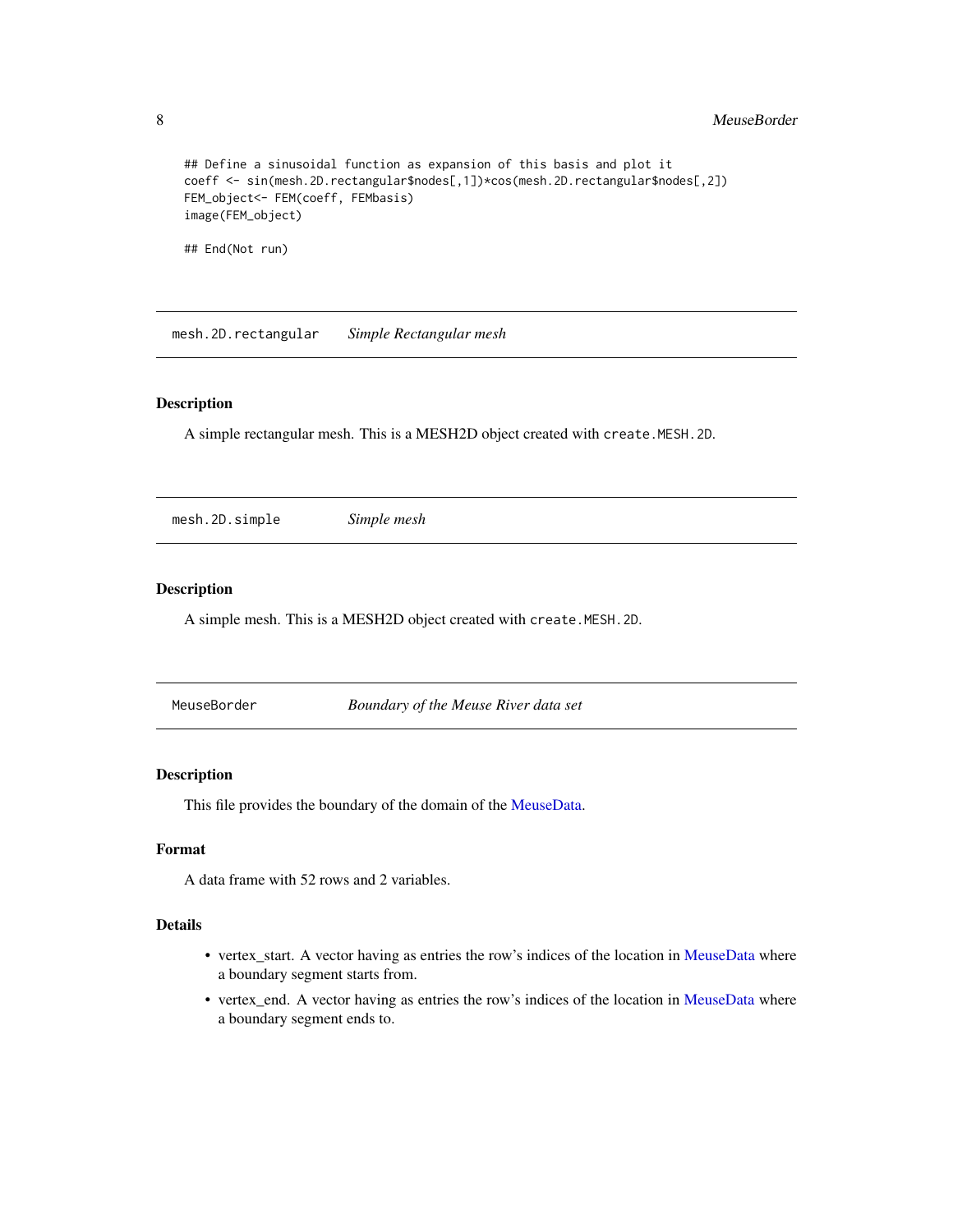<span id="page-8-1"></span><span id="page-8-0"></span>

This data set gives locations, top soil heavy metal concentrations (ppm) and other variables, collected in a flood plain of the river Meuse. For details on this dataset, see meuse.all in [https:](https://cran.r-project.org/package=gstat/gstat.pdf) [//cran.r-project.org/package=gstat/gstat.pdf](https://cran.r-project.org/package=gstat/gstat.pdf). This version of the dataset includes 155 observations. Moreover, a definition of the domain's boundary is provided through the file [Meuse-](#page-7-1)[Border,](#page-7-1) as it is used in many examples to illustrate fdaPDE features.

- sample: original sample number. In this version of the dataset some observations has been left out because not indicative, or outliers.
- x: numeric vector indicating the x-coordinate (m) in RDM (Dutch topographical map coordinates).
- y: numeric vector indicating the y-coordinate (m) in RDM (Dutch topographical map coordinates).
- cadmium: topsoil cadmium concentration (ppm).
- copper: topsoil copper concentration (ppm).
- lead: topsoil lead concentration (ppm).
- zinc: topsoil zinc concentration (ppm).
- elev: relative elevation.
- dist.log(m): logarithm of the distance to river Meuse (metres), as obtained during the field survey.
- om: organic matter, as percentage.
- ffreq: flooding frequency class.
- soil: soil type.

#### Format

A data frame with 155 rows and 12 variables.

#### Source

<https://cran.r-project.org/package=gstat/gstat.pdf> [http://spatial-analyst.net/bo](http://spatial-analyst.net/book/meusegrids)ok/ [meusegrids](http://spatial-analyst.net/book/meusegrids)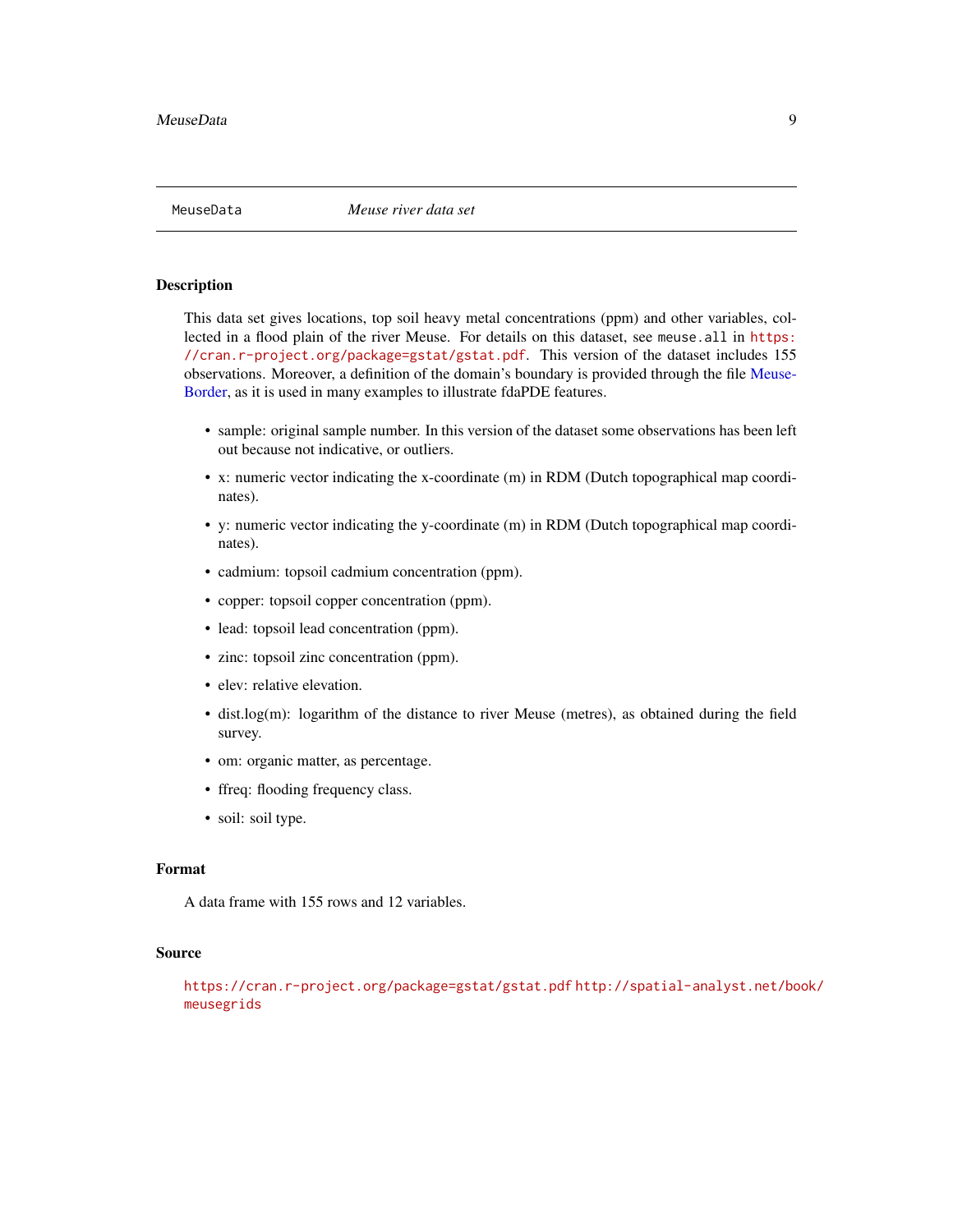<span id="page-9-1"></span><span id="page-9-0"></span>

Three-dimensional plot of a FEM object, generated by FEM or returned by smooth.FEM.basis, smooth.FEM.PDE.basis or smooth.FEM.PDE.sv.basis.

#### Usage

```
## S3 method for class 'FEM'
plot(x, num_refinements, ...)
```
## Arguments

|                         | A FEM object.                                                                                                                                                                                                           |
|-------------------------|-------------------------------------------------------------------------------------------------------------------------------------------------------------------------------------------------------------------------|
| num_refinements         |                                                                                                                                                                                                                         |
|                         | A natural number specifying how many bisections should by applied to each<br>triangular element for plotting purposes. This functionality is useful where a<br>discretization with 2nd order Finite Element is applied. |
| $\cdot$ $\cdot$ $\cdot$ | Arguments representing graphical options to be passed to plot3d.                                                                                                                                                        |

## See Also

[image.FEM](#page-6-1)

## Examples

```
## Not run:
## Upload a triangular mesh and plot it
data("mesh.2D.rectangular")
plot(mesh.2D.rectangular)
## Create a linear Finite Element basis
FEMbasis = create.FEM.basis(mesh.2D.rectangular)
## Define a sinusoidal function as expansion of this basis and plot it
coeff <- sin(mesh.2D.rectangular$nodes[,1])*cos(mesh.2D.rectangular$nodes[,2])
FEM_object<- FEM(coeff, FEMbasis)
plot(FEM_object)
```
## End(Not run)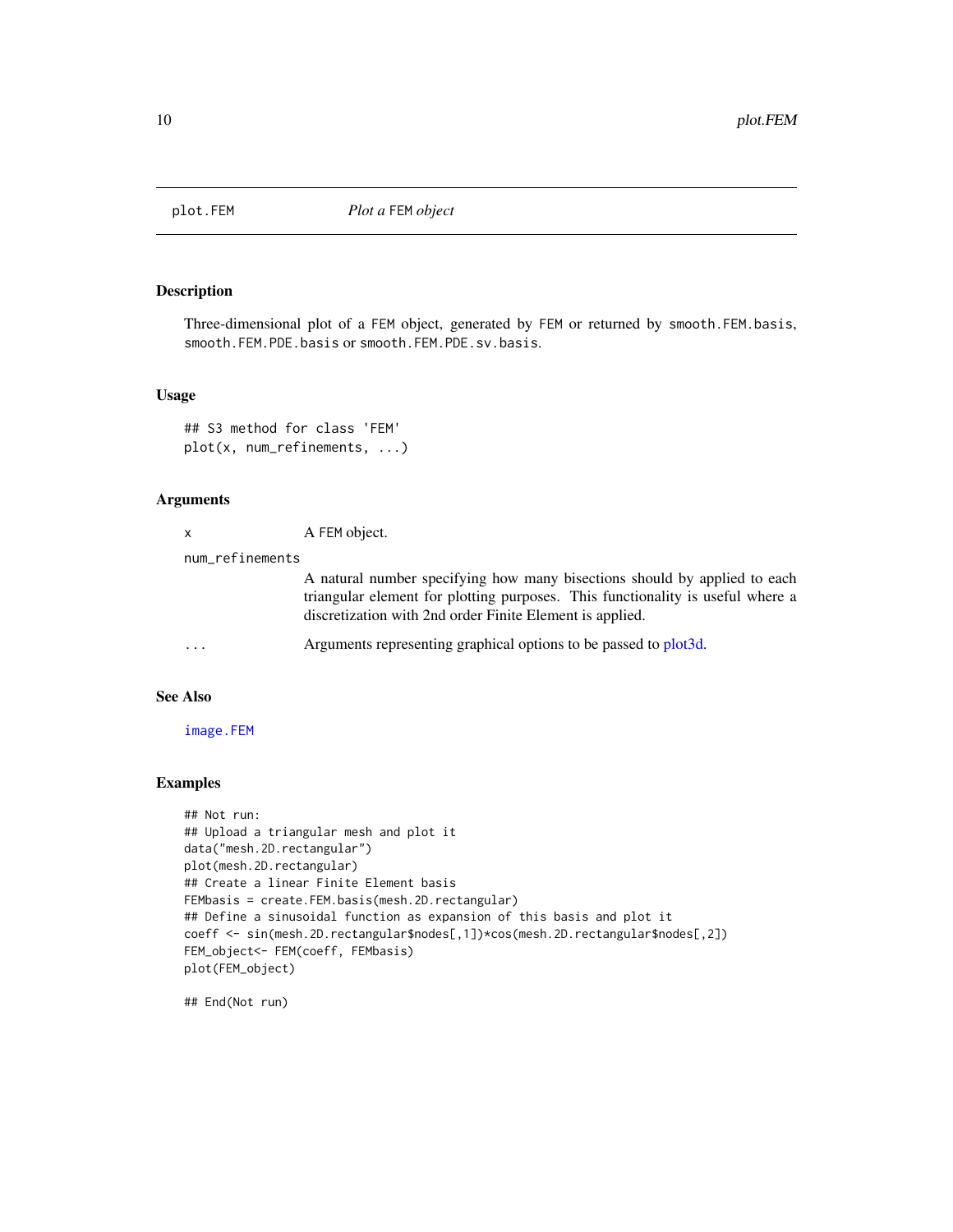<span id="page-10-0"></span>

Plot a mesh MESH2D object, generated by create.MESH.2D or refine.MESH.2D. Circles indicate the mesh nodes.

#### Usage

## S3 method for class 'MESH2D'  $plot(x, \ldots)$ 

#### Arguments

| X        | A MESH2D object defining the triangular mesh, as generated by create. Mesh. 2D<br>or refine.Mesh.2D. |
|----------|------------------------------------------------------------------------------------------------------|
| $\cdots$ | Arguments representing graphical options to be passed to par.                                        |

#### Examples

## Upload the Meuse data and a domain boundary data(MeuseData) data(MeuseBorder) ## Create a triangular mesh with the provided boundary mesh <- create.MESH.2D(nodes = MeuseData[,c(2,3)], segments = MeuseBorder, order = 1) ## Plot it plot(mesh)

<span id="page-10-1"></span>refine.MESH.2D *Refine a triangular mesh*

## Description

This function refines a Constrained Delaunay triangulation into a Conforming Delaunay triangulation. This is a wrapper of the Triangle library (http://www.cs.cmu.edu/~quake/triangle.html). It can be used to refine a mesh created previously with [create.MESH.2D.](#page-2-1) The algorithm can add Steiner points (points through which the segments are splitted) in order to meet the imposed refinement conditions.

#### Usage

```
refine.MESH.2D(mesh, minimum_angle, maximum_area, delaunay, verbosity)
```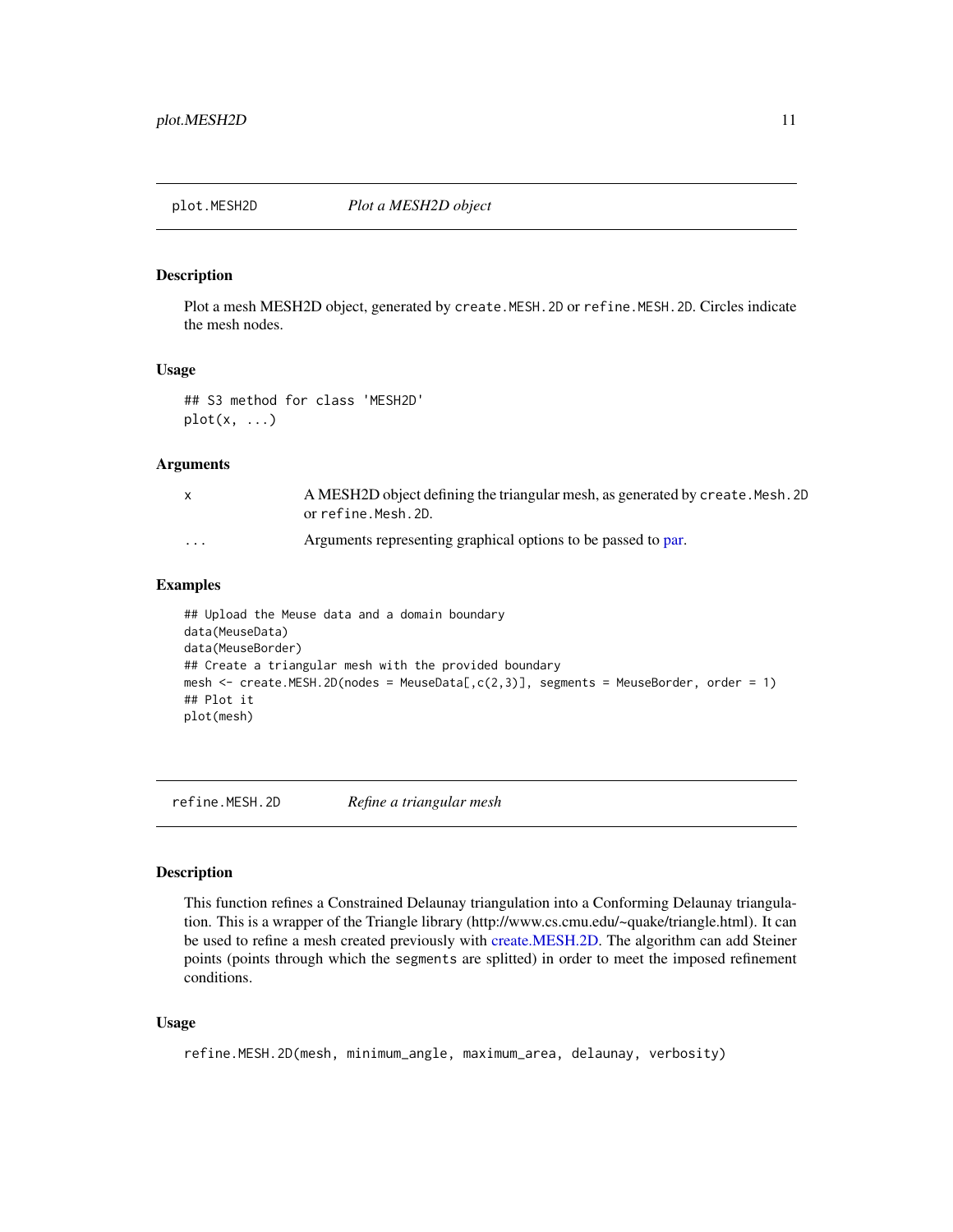## Arguments

| mesh          | A MESH2D object representing the triangular mesh, created by create.MESH.2D.                            |
|---------------|---------------------------------------------------------------------------------------------------------|
| minimum_angle | A scalar specifying a minimun value for the triangles angles.                                           |
| maximum_area  | A scalar specifying a maximum value for the triangles areas.                                            |
| delaunay      | A boolean parameter indicating whether or not the output mesh should satisfy<br>the Delaunay condition. |
| verbosity     | This can be $'0', '1'$ or $'2'$ . It indicates the level of verbosity in the triangulation<br>process.  |

## Value

A MESH2D object representing the refined triangular mesh, with the following output:

| nodes           | A #nodes-by-2 matrix containing the x and y coordinates of the mesh nodes.                                                                                                                                                                                                                                                                                                                                                                                       |
|-----------------|------------------------------------------------------------------------------------------------------------------------------------------------------------------------------------------------------------------------------------------------------------------------------------------------------------------------------------------------------------------------------------------------------------------------------------------------------------------|
| nodesmarkers    | A vector of length #nodes, with entries either '1' or '0'. An entry '1' indicates<br>that the corresponding node is a boundary node; an entry '0' indicates that the<br>corresponding node is not a boundary node.                                                                                                                                                                                                                                               |
| nodesattributes |                                                                                                                                                                                                                                                                                                                                                                                                                                                                  |
|                 | nodesattributes A matrix with #nodes rows containing nodes' attributes. These<br>are passed unchanged to the output. If a node is added during the triangulation<br>process or mesh refinement, its attributes are computed by linear interpolation<br>using the attributes of neighboring nodes. This functionality is for instance used<br>to compute the value of a Dirichlet boundary condition at boundary nodes added<br>during the triangulation process. |
| triangles       | A #triangles-by-3 (when order = 1) or #triangles-by-6 (when order = 2) matrix.<br>This option is used when a triangulation is already available. It specifies the<br>triangles giving the row's indices in nodes of the triangles' vertices and (when<br>$nodes = 2$ ) also if the triangles' edges midpoints. The triangles' vertices and<br>midpoints are ordered as described at<br>https://www.cs.cmu.edu/~quake/triangle.highorder.html.                    |
| edges           | A #edges-by-2 matrix. Each row contains the row's indices of the nodes where<br>the edge starts from and ends to.                                                                                                                                                                                                                                                                                                                                                |
| edgesmarkers    | A vector of lenght #edges with entries either '1' or '0'. An entry '1' indicates<br>that the corresponding element in edge is a boundary edge; an entry '0' indicates<br>that the corresponding edge is not a boundary edge.                                                                                                                                                                                                                                     |
| neighbors       | A #triangles-by-3 matrix. Each row contains the indices of the three neighbour-<br>ing triangles. An entry '-1' indicates that one edge of the triangle is a boundary<br>edge.                                                                                                                                                                                                                                                                                   |
| holes           | A #holes-by-2 matrix containing the x and y coordinates of a point internal to<br>each hole of the mesh. These points are used to carve holes in the triangulation,<br>when the domain has holes.                                                                                                                                                                                                                                                                |
| order           | Either '1' or '2'. It specifies wether each mesh triangle should be represented<br>by 3 nodes (the triangle' vertices) or by 6 nodes (the triangle's vertices and<br>midpoints). These are respectively used for linear (order $= 1$ ) and quadratic<br>(order = 2) Finite Elements. Default is order = 1.                                                                                                                                                       |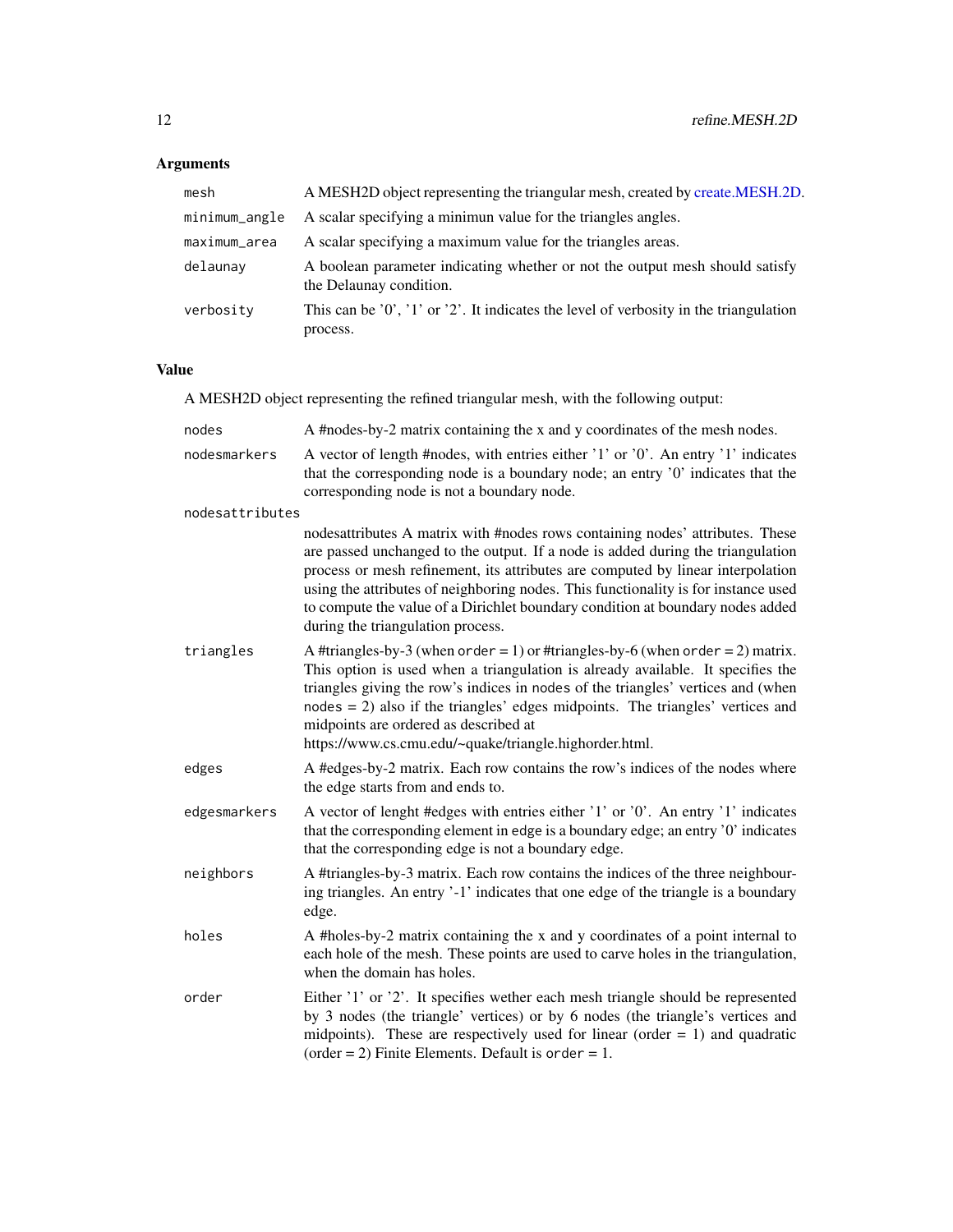## <span id="page-12-0"></span>R\_elementProperties 13

## See Also

[create.MESH.2D](#page-2-1), [create.FEM.basis](#page-1-1)

#### Examples

```
## Upload the Meuse data and a domain boundary for these data
data(MeuseData)
data(MeuseBorder)
## Create a Constrained Delaunay triangulation
mesh \le - create.MESH.2D(nodes = MeuseData[,c(2,3)], segments = MeuseBorder, order = 1)
## Plot the mesh
plot(mesh)
## Refine the triangulation
mesh_refine <- refine.MESH.2D(mesh, minimum_angle = 30, maximum_area = 10000)
plot(mesh_refine)
```
R\_elementProperties *Compute some properties for each triangular element of the mesh*

## Description

Only executed when the function create.FEM.basis is run with the option CPP\_CODE = FALSE. It computes some quantities associated to the linear map that transforms the ith triangle in the reference triangular element. These are used for the computation of the integrals necessary to build the mass and stiffness matrix.

#### Usage

```
R_elementProperties(mesh)
```
#### Arguments

| mesh | A MESH2D mesh object representing the triangular mesh. This can be created |  |
|------|----------------------------------------------------------------------------|--|
|      | with create.MESH.2D.                                                       |  |

#### Value

A list with the following variables:

| detJ   | A vector of length #triangles. The ith element contains the determinant of the<br>transformation from the reference triangle to the nodes of the i-th triangle. It's<br>values is also the double of the area of each triangle of the basis. |
|--------|----------------------------------------------------------------------------------------------------------------------------------------------------------------------------------------------------------------------------------------------|
| transf | A matrix #triangles-by-2-by-2. transf[i,,] is the 2-by-2 tranformation ma-<br>trix that transforms the nodes of the reference triangle to the nodes of the i-th<br>triangle.                                                                 |
| metric | A matrix #triangles-by-2-by-2. metric[i,,] is the 2-by-2 matrix<br>transf[i,,]^{-1}*transf[i,,]^{-T}. This matrix is usuful for the compu-<br>tation of the integrals over the elements of the mesh.                                         |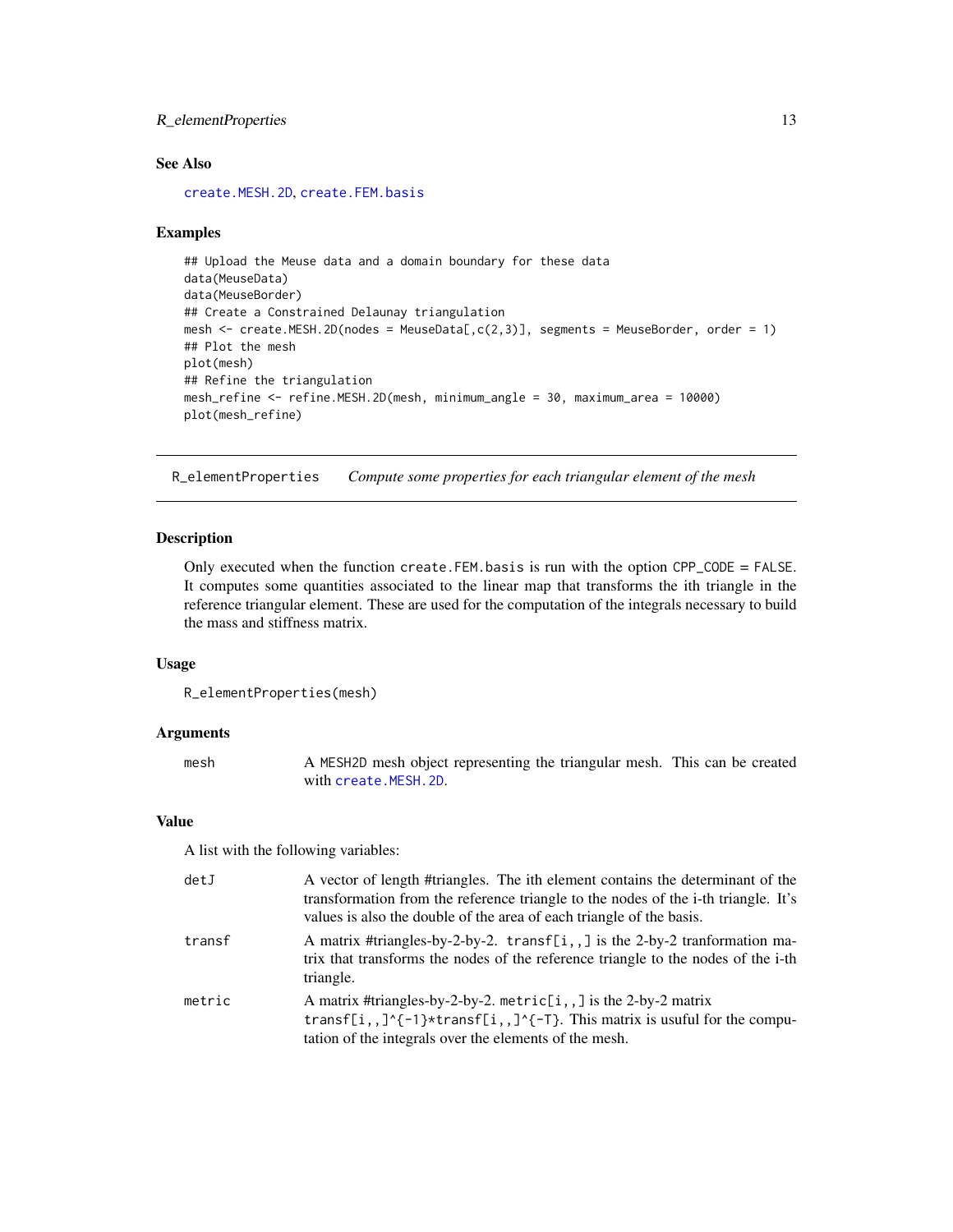<span id="page-13-2"></span><span id="page-13-0"></span>

Only executed when the function smooth.FEM.basis is run with the option CPP\_CODE = FALSE. It evaluates a FEM object at the specified set of locations.

#### Usage

R\_eval.FEM(FEM, locations)

#### **Arguments**

| FEM       | A FEM object to be evaluated                                                              |
|-----------|-------------------------------------------------------------------------------------------|
| locations | A 2-columns matrix with the spatial locations where the FEM object should be<br>evaluated |

#### Value

A matrix of numeric evaluations of the FEM object. Each row indicates the location where the evaluation has been taken, the column indicates the function evaluated.

#### See Also

[R\\_eval.FEM.basis](#page-13-1)

<span id="page-13-1"></span>R\_eval.FEM.basis *Evaluate Finite Element bases and their Derivatives at a set of locations*

## Description

Only executed when the function smooth.FEM.basis is run with the option CPP\_CODE = FALSE. It evaluates the Finite Element basis functions and their derivatives up to order 2 at the specified set of locations. This version of the function is implemented using only R code. It is called by [R\\_smooth.FEM.basis.](#page-15-1)

#### Usage

```
R_eval.FEM.basis(FEMbasis, locations, nderivs = matrix(0,1,2))
```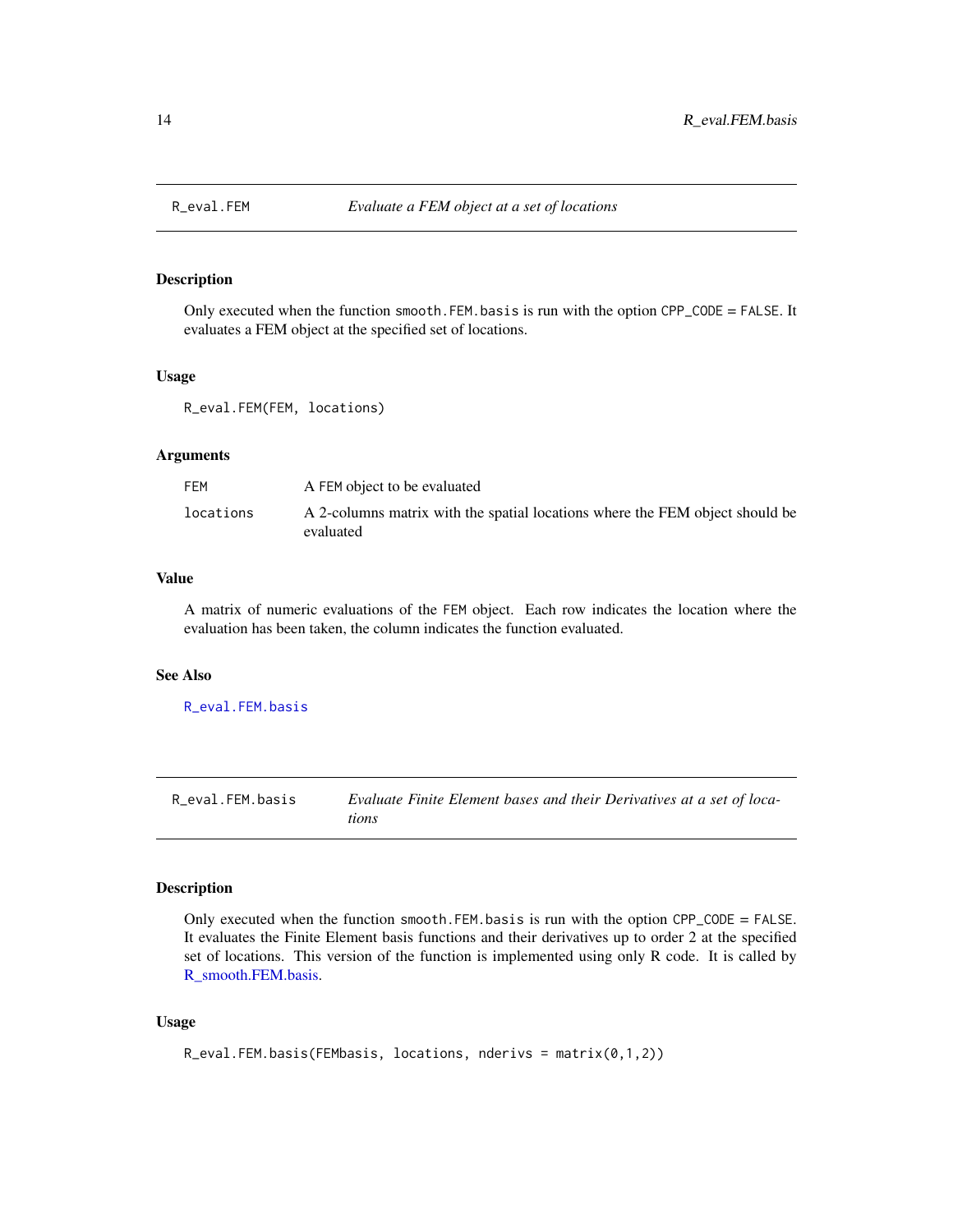#### <span id="page-14-0"></span> $R_{\perp}$  mass 15

#### Arguments

| FEMbasis  | An FEMbasis object representing the Finite Element basis; See create. FEM. basis.                                                                                                                                                               |
|-----------|-------------------------------------------------------------------------------------------------------------------------------------------------------------------------------------------------------------------------------------------------|
| locations | A 2-columns matrix with the spatial locations where the bases should be evalu-<br>ated.                                                                                                                                                         |
| nderivs   | A vector of lenght 2 specifying the order of the partial derivatives of the bases<br>to be evaluated. The vectors' entries can be 0,1 or 2, where 0 indicates that only<br>the basis functions, and not their derivatives, should be evaluated. |

## Value

A matrix of basis function values. Each row indicates the location where the evaluation has been taken, the column indicates the basis function evaluated

#### See Also

[R\\_eval.FEM](#page-13-2)

<span id="page-14-1"></span>R\_mass *Compute the mass matrix*

#### Description

Only executed when smooth.FEM.basis is run with the option CPP\_CODE = FALSE. It computes the mass matrix. The element  $(i, j)$  of this matrix contains the integral over the domain of the product between the ith and kth element of the Finite Element basis. As common practise in Finite Element Analysis, this quantities are computed iterating over all the mesh triangles.

#### Usage

R\_mass(FEMbasis)

#### Arguments

FEMbasis A FEM object representing the Finite Element basis. See [create.FEM.basis](#page-1-1).

#### Value

A square matrix with the integrals of all the basis' functions pairwise products. The dimension of the matrix is equal to the number of the nodes of the mesh.

## See Also

[R\\_stiff](#page-16-1)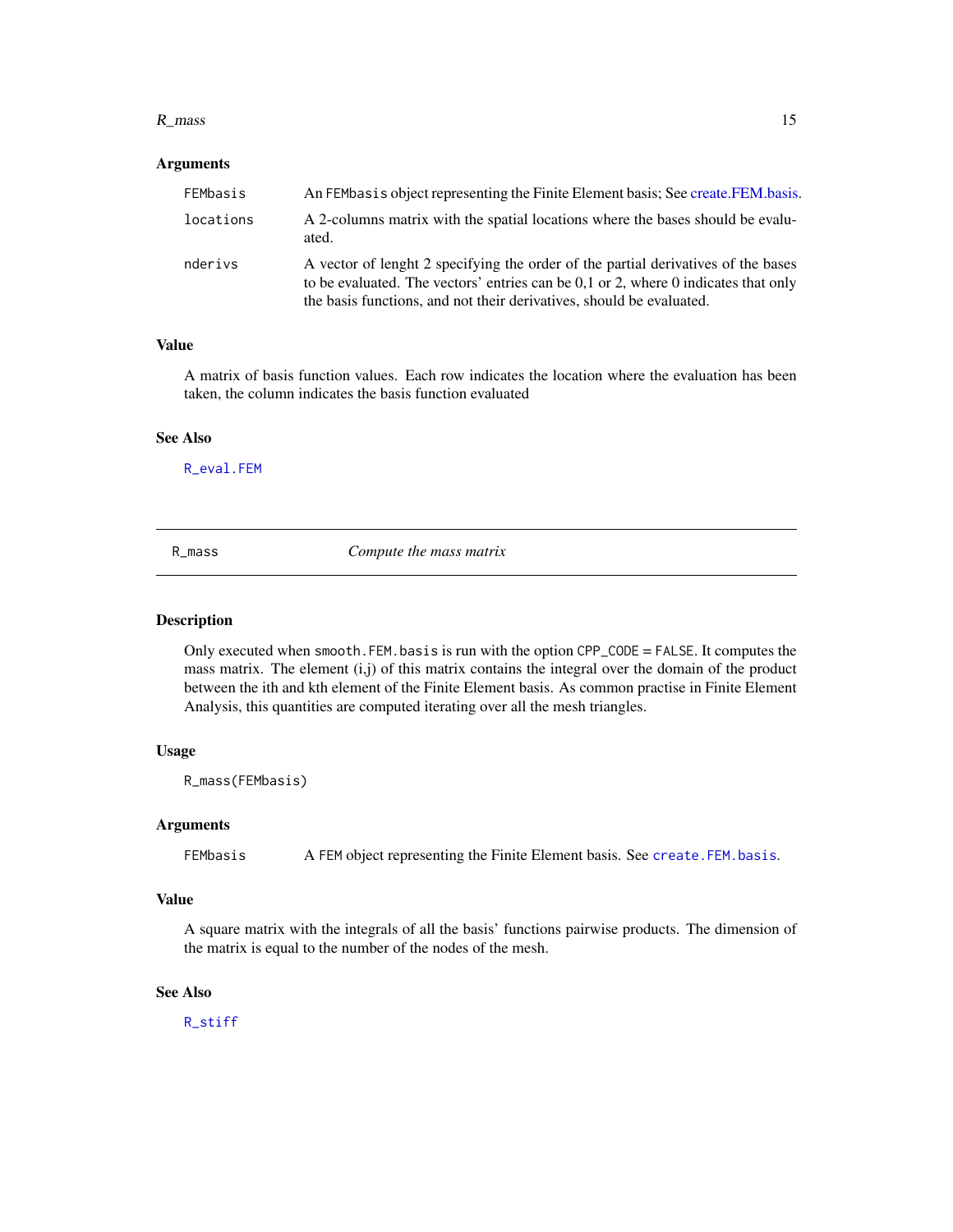<span id="page-15-1"></span><span id="page-15-0"></span>

Spatial regression with differential regularization (fully implemented in R code)

## Usage

R\_smooth.FEM.basis(locations, observations, FEMbasis, lambda, covariates, GCV)

## Arguments

| locations    | A #observations-by-2 matrix where each row specifies the spatial coordinates of<br>the corresponding observations in the vector observations.                                                                                                                                                                                                                                                                                                                 |
|--------------|---------------------------------------------------------------------------------------------------------------------------------------------------------------------------------------------------------------------------------------------------------------------------------------------------------------------------------------------------------------------------------------------------------------------------------------------------------------|
| observations | A #observations vector with the observed data values over the domain. The<br>locations of the observations can be specified with the locations argument.<br>Otherwise if only the vector of observations is given, these are consider to be<br>located in the corresponding node in the table nodes of the mesh. In this last<br>case, an NA value in the observations vector indicates that there is no observation<br>associated to the corresponding node. |
| FEMbasis     | A FEMbasis object describing the Finite Element basis, as created by create. FEM. basis.                                                                                                                                                                                                                                                                                                                                                                      |
| lambda       | A scalar or vector of smoothing parameters.                                                                                                                                                                                                                                                                                                                                                                                                                   |
| covariates   | A #observations-by-#covariates matrix where each row represents the covariates<br>associated with the corresponding observed data value in observations.                                                                                                                                                                                                                                                                                                      |
| GCV          | Boolean. If TRUE the following quantities are computed: the trace of the smooth-<br>ing matrix, the estimated error standard deviation, and the Generalized Cross<br>Validation criterion, for each value of the smoothing parameter specified in<br>lambda.                                                                                                                                                                                                  |

## Value

A list with the following quantities:

| fit.FEM       | A FEM object that represents the fitted spatial field.                                                                                                        |
|---------------|---------------------------------------------------------------------------------------------------------------------------------------------------------------|
| PDEmisfit.FEM | A FEM object that represents the Laplacian of the estimated spatial field.                                                                                    |
| beta          | If covariates is not NULL, a vector of length #covariates with the regression co-<br>efficients associated with each covariate.                               |
| edf           | If GCV is TRUE, a scalar or vector with the trace of the smoothing matrix for<br>each value of the smoothing parameter specified in lambda.                   |
| stderr        | If GCV is TRUE, a scalar or vector with the estimate of the standard deviation of<br>the error for each value of the smoothing parameter specified in lambda. |
| GCV           | If GCV is TRUE, a scalar or vector with the value of the GCV criterion for each<br>value of the smoothing parameter specified in lambda.                      |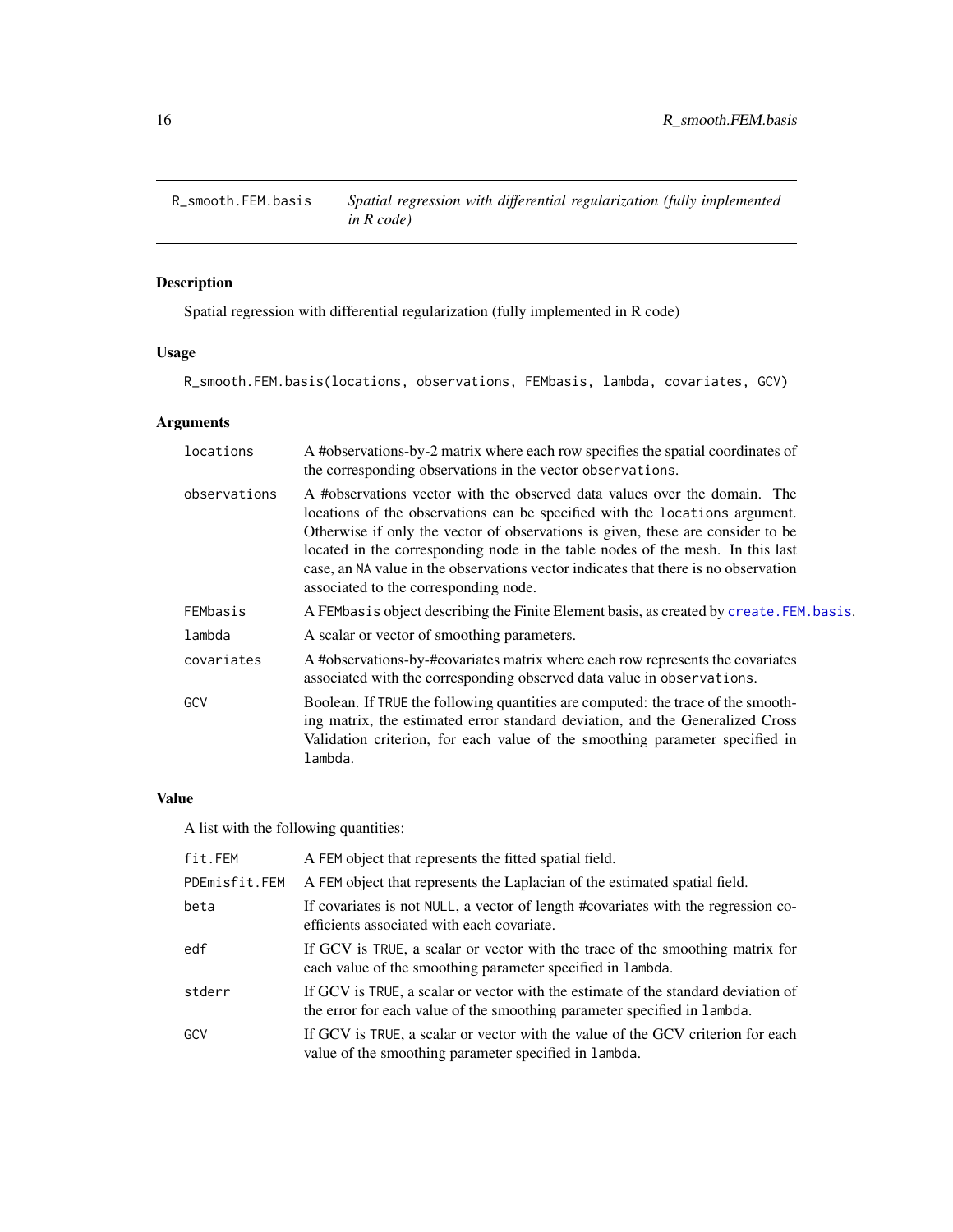#### <span id="page-16-0"></span> $R_{\perp}$ stiff  $\qquad \qquad$  17

## References

Sangalli, L.M., Ramsay, J.O. & Ramsay, T.O., 2013. Spatial spline regression models. Journal of the Royal Statistical Society. Series B: Statistical Methodology, 75(4), pp.681.703.

#### See Also

[smooth.FEM.basis](#page-17-1), [smooth.FEM.PDE.basis](#page-19-1), [smooth.FEM.PDE.sv.basis](#page-21-1)

<span id="page-16-1"></span>R\_stiff *Compute the stiffness matrix*

#### Description

Only executed when smooth. FEM. basis is run with the option  $CPP\_CODE = FALSE$ . It computes the stifness matrix. The element (i,j) of this matrix contains the integral over the domain of the scalar product between the gradient of the ith and kth element of the Finite Element basis. As common practise in Finite Element Analysis, this quantities are computed iterating over all the mesh triangles.

#### Usage

R\_stiff(FEMbasis)

#### Arguments

FEMbasis A FEMbasis object representing the basis; See [create.FEM.basis](#page-1-1).

#### Value

A square matrix with the integrals of all the basis functions' gradients pairwise dot products. The dimension of the matrix is equal to the number of the nodes of the mesh.

## See Also

[R\\_mass](#page-14-1)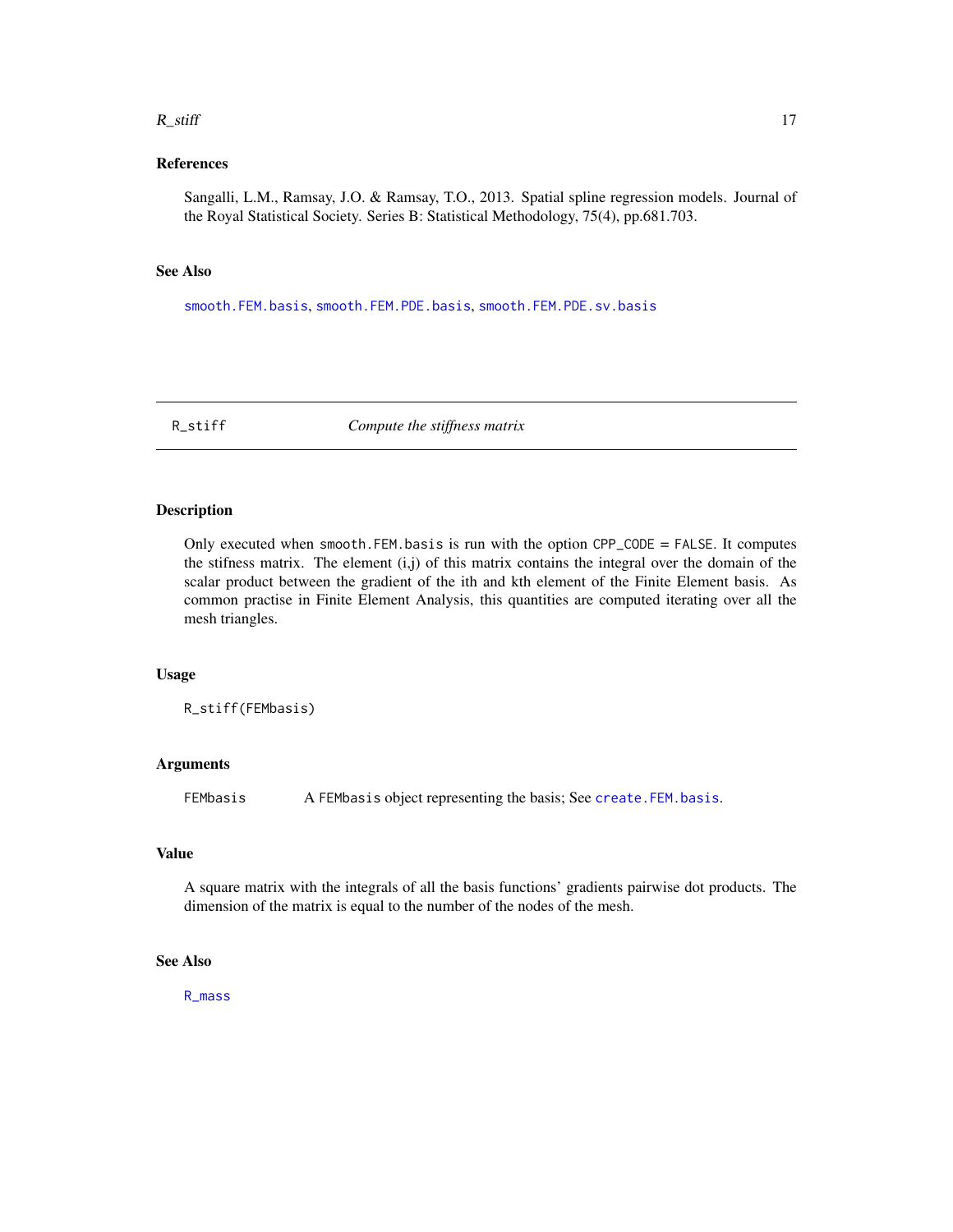<span id="page-17-1"></span><span id="page-17-0"></span>smooth.FEM.basis *Spatial regression with differential regularization: stationary and isotropic case (Laplacian)*

## Description

This function implements a spatial regression model with differential regularization; isotropic and stationary case. In particular, the regularizing term involves the Laplacian of the spatial field. Spacevarying covariates can be included in the model. The technique accurately handle data distributed over irregularly shaped domains. Moreover, various conditions can be imposed at the domain boundaries.

## Usage

```
smooth.FEM.basis(locations = NULL, observations, FEMbasis, lambda,
      covariates = NULL, BC = NULL, GCV = FALSE, CPP_CODE = TRUE)
```
#### Arguments

| locations    | A #observations-by-2 matrix where each row specifies the spatial coordinates<br>x and y of the corresponding observations in the vector observations. This<br>parameter can be NULL. In this case the spatial coordinates of the corresponding<br>observations are assigned as specified in observations.                                                                                                                                                                 |
|--------------|---------------------------------------------------------------------------------------------------------------------------------------------------------------------------------------------------------------------------------------------------------------------------------------------------------------------------------------------------------------------------------------------------------------------------------------------------------------------------|
| observations | A vector of length #observations with the observed data values over the domain.<br>The locations of the observations can be specified with the locations argument.<br>Otherwise if only the vector of observations is given, these are consider to be lo-<br>cated in the corresponding node in the table nodes of the mesh. In this last case,<br>an NA value in the observations vector indicates that there is no observation<br>associated to the corresponding node. |
| FEMbasis     | A FEMbasis object describing the Finite Element basis, as created by create. FEM. basis.                                                                                                                                                                                                                                                                                                                                                                                  |
| lambda       | A scalar or vector of smoothing parameters.                                                                                                                                                                                                                                                                                                                                                                                                                               |
| covariates   | A #observations-by-#covariates matrix where each row represents the covariates<br>associated with the corresponding observed data value in observations.                                                                                                                                                                                                                                                                                                                  |
| <b>BC</b>    | A list with two vectors: BC_indices, a vector with the indices in nodes of<br>boundary nodes where a Dirichlet Boundary Condition should be applied; BC_values,<br>a vector with the values that the spatial field must take at the nodes indicated in<br>BC_indices.                                                                                                                                                                                                     |
| GCV          | Boolean. If TRUE the following quantities are computed: the trace of the smooth-<br>ing matrix, the estimated error standard deviation, and the Generalized Cross<br>Validation criterion, for each value of the smoothing parameter specified in<br>lambda.                                                                                                                                                                                                              |
| CPP_CODE     | Boolean. If TRUE the computation relies on the $C++$ implementation of the al-<br>gorithm. This usually ensures a much faster computation.                                                                                                                                                                                                                                                                                                                                |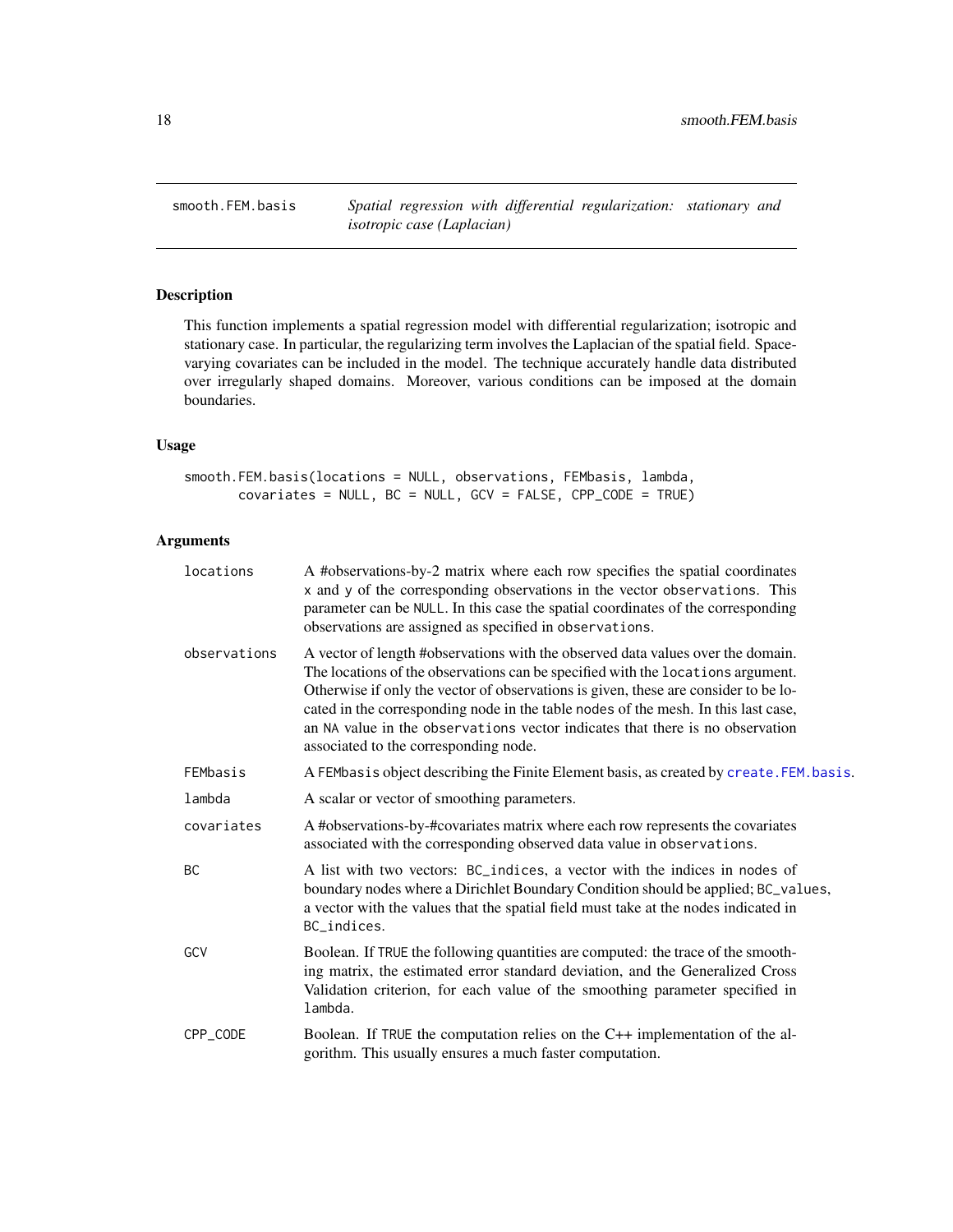## <span id="page-18-0"></span>Value

A list with the following variables:

| fit.FEM       | A FEM object that represents the fitted spatial field.                                                                                                                                                                                                                 |
|---------------|------------------------------------------------------------------------------------------------------------------------------------------------------------------------------------------------------------------------------------------------------------------------|
| PDEmisfit.FEM | A FEM object that represents the Laplacian of the estimated spatial field.                                                                                                                                                                                             |
| beta          | If covariates is not NULL, a matrix with number of rows equal to the number of<br>covariates and numer of columns equal to length of lambda. The jth column<br>represents the vector of regression coefficients when the smoothing parameter is<br>equal to lambda[j]. |
| edf           | If GCV is TRUE, a scalar or vector with the trace of the smoothing matrix for<br>each value of the smoothing parameter specified in lambda.                                                                                                                            |
| stderr        | If GCV is TRUE, a scalar or vector with the estimate of the standard deviation of<br>the error for each value of the smoothing parameter specified in lambda.                                                                                                          |
| GCV           | If GCV is TRUE, a scalar or vector with the value of the GCV criterion for each<br>value of the smoothing parameter specified in lambda.                                                                                                                               |

#### References

Sangalli, L.M., Ramsay, J.O. & Ramsay, T.O., 2013. Spatial spline regression models. Journal of the Royal Statistical Society. Series B: Statistical Methodology, 75(4), pp. 681-703.

#### See Also

[smooth.FEM.PDE.basis](#page-19-1), [smooth.FEM.PDE.sv.basis](#page-21-1)

## Examples

```
library(fdaPDE)
## Load the Meuse data and a domain boundary for these data
data(MeuseData)
data(MeuseBorder)
## Create a triangular mesh for these data with the provided boundary and plot it
order=1
mesh <- create.MESH.2D(nodes = MeuseData[,c(2,3)], segments = MeuseBorder, order = order)
plot(mesh)
## Create the Finite Element basis
FEMbasis = create.FEM.basis(mesh)
## Estimate zync field without using covariates, setting the smoothing parameter to 10^3.5
data = log(MeuseData[,"zinc"])
lambda = 10^3.5ZincMeuse = smooth.FEM.basis(observations = data,
                             FEMbasis = FEMbasis, lambda = lambda)
## Plot the estimated spatial field
plot(ZincMeuse$fit.FEM)
# Now repeat the analysis using as covariates the square root of the log-distance
# from river \code{sqrt(dist.log(m))} and the altitude \code{elev}
desmat = matrix(1,nrow=nrow(MeuseData),ncol=2)
desmat[,1] = sqrt(MeuseData[,"dist.log(m)"])
desmat[,2] = MeuseData[,"elev"]
```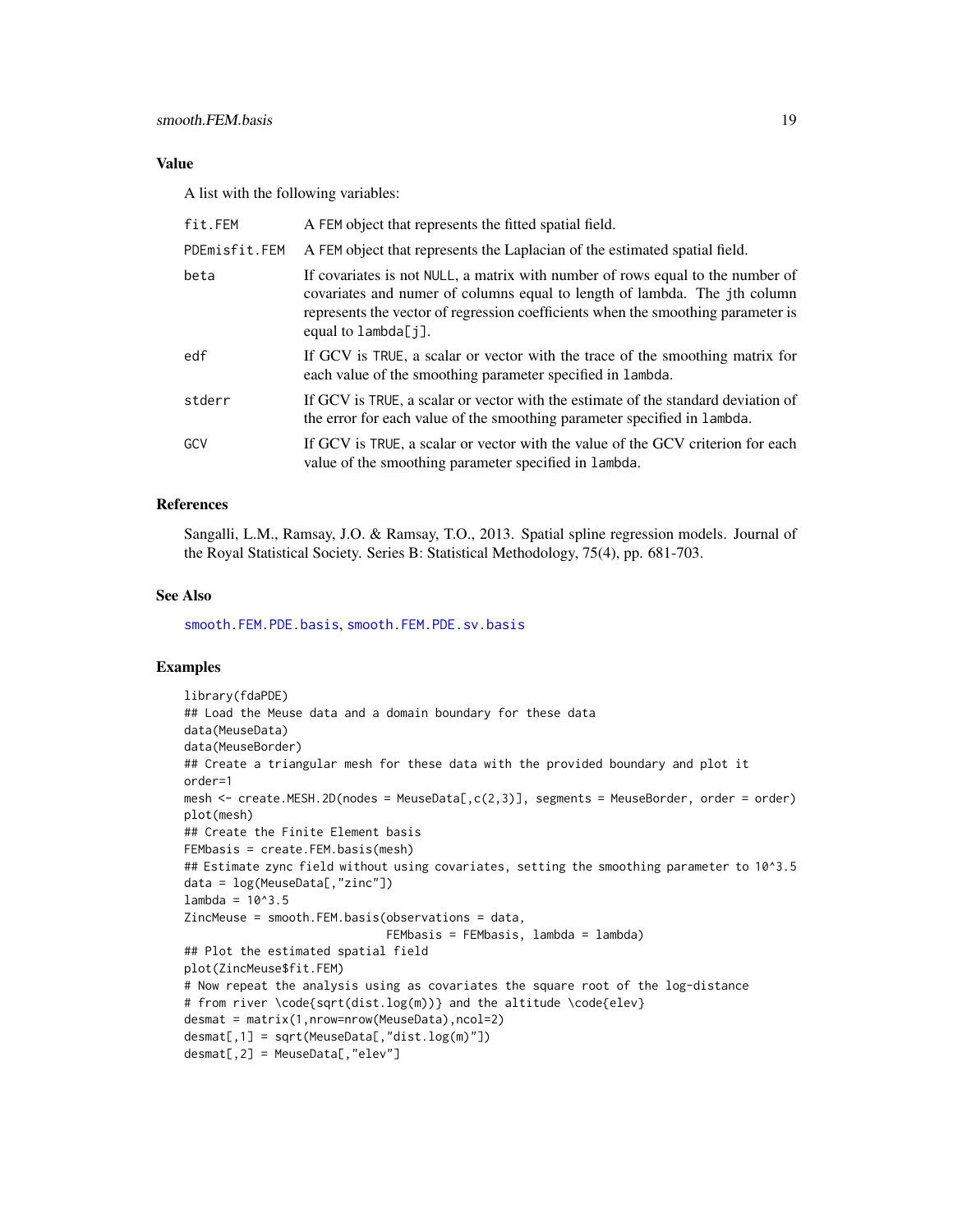```
ZincMeuseCovar = smooth.FEM.basis(observations = data, covariates = desmat,
                                    FEMbasis = FEMbasis, lambda = lambda)
# Plot of the non parametric part (f) of the regression model y_i = beta_1 x_i + beta_2 x_i^2 + fplot(ZincMeuseCovar$fit.FEM)
# Print covariates' regression coefficients
print(ZincMeuseCovar$beta)
```
<span id="page-19-1"></span>smooth.FEM.PDE.basis *Spatial regression with differential regularization: anysotropic case (elliptic PDE)*

#### Description

This function implements a spatial regression model with differential regularization; anysotropic case. In particular, the regularizing term involves a second order elliptic PDE, that models the space-variation of the phenomenon. Space-varying covariates can be included in the model. The technique accurately handle data distributed over irregularly shaped domains. Moreover, various conditions can be imposed at the domain boundaries.

## Usage

```
smooth.FEM.PDE.basis(locations = NULL, observations, FEMbasis,
       lambda, PDE_parameters, covariates = NULL, BC = NULL, GCV = FALSE,
       CPP_CODE = TRUE)
```
#### Arguments

| locations    | A #observations-by-2 matrix where each row specifies the spatial coordinates<br>x and y of the corresponding observations in the vector observations. This<br>parameter can be NULL. In this case the spatial coordinates of the corresponding<br>observations are assigned as specified in observations.                                                                                                                                                                                                                                                                       |
|--------------|---------------------------------------------------------------------------------------------------------------------------------------------------------------------------------------------------------------------------------------------------------------------------------------------------------------------------------------------------------------------------------------------------------------------------------------------------------------------------------------------------------------------------------------------------------------------------------|
| observations | A vector of length #observations with the observed data values over the domain.<br>The locations of the observations can be specified with the locations argument.<br>Otherwise if only the vector of observations is given, these are consider to be lo-<br>cated in the corresponding node in the table nodes of the mesh. In this last case,<br>an NA value in the observations vector indicates that there is no observation<br>associated to the corresponding node. NA values are admissible to indicate that<br>the node is not associated with any observed data value. |
| FEMbasis     | A FEMbasis object describing the Finite Element basis, as created by create. FEM. basis.                                                                                                                                                                                                                                                                                                                                                                                                                                                                                        |
| lambda       | A scalar or vector of smoothing parameters.                                                                                                                                                                                                                                                                                                                                                                                                                                                                                                                                     |
|              | PDE parameters A list specifying the parameters of the elliptic PDE in the regularizing term: K,<br>a 2-by-2 matrix of diffusion coefficients. This induces an anisotropic smoothing<br>with a preferential direction that corresponds to the first eigenvector of the dif-<br>fusion matrix K; b, a vector of length 2 of advection coefficients. This induces<br>a smoothing only in the direction specified by the vector b; c, a scalar reaction<br>coefficient. c induces a shrinkage of the surface to zero                                                               |

<span id="page-19-0"></span>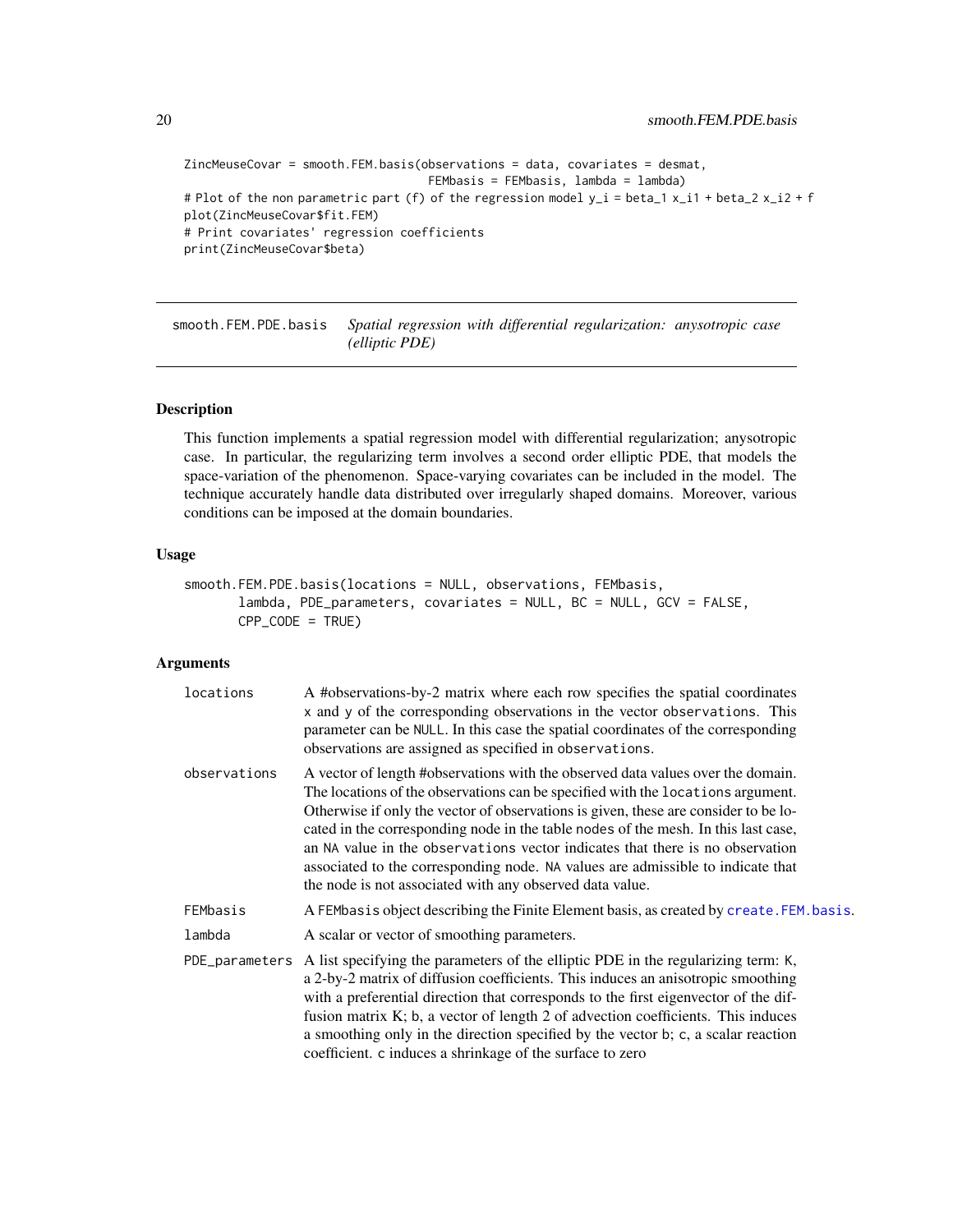<span id="page-20-0"></span>

| covariates | A #observations-by-#covariates matrix where each row represents the covariates<br>associated with the corresponding observed data value in observations.                                                                                                              |
|------------|-----------------------------------------------------------------------------------------------------------------------------------------------------------------------------------------------------------------------------------------------------------------------|
| <b>BC</b>  | A list with two vectors: BC_indices, a vector with the indices in nodes of<br>boundary nodes where a Dirichlet Boundary Condition should be applied; BC_values,<br>a vector with the values that the spatial field must take at the nodes indicated in<br>BC indices. |
| GCV        | Boolean. If TRUE the following quantities are computed: the trace of the smooth-<br>ing matrix, the estimated error standard deviation, and the Generalized Cross<br>Validation criterion, for each value of the smoothing parameter specified in<br>lambda.          |
| CPP CODE   | Boolean. If TRUE the computation relies on the $C++$ implementation of the al-<br>gorithm. This usually ensures a much faster computation.                                                                                                                            |

#### Value

A list with the following variables:

| fit.FEM       | A FEM object that represents the fitted spatial field.                                                                                                                                                                                                                    |
|---------------|---------------------------------------------------------------------------------------------------------------------------------------------------------------------------------------------------------------------------------------------------------------------------|
| PDEmisfit.FEM | A FEM object that represents the PDE misfit for the estimated spatial field.                                                                                                                                                                                              |
| beta          | If covariates is not NULL, a matrix with number of rows equal to the number of<br>covariates and numer of columns equal to length of lambda. The jth column<br>represents the vector of regression coefficients when the smoothing parameter is<br>equal to $lambda[i]$ . |
| edf           | If GCV is TRUE, a scalar or vector with the trace of the smoothing matrix for<br>each value of the smoothing parameter specified in lambda.                                                                                                                               |
| stderr        | If GCV is TRUE, a scalar or vector with the estimate of the standard deviation of<br>the error for each value of the smoothing parameter specified in lambda.                                                                                                             |
| GCV           | If GCV is TRUE, a scalar or vector with the value of the GCV criterion for each<br>value of the smoothing parameter specified in lambda.                                                                                                                                  |

#### References

Azzimonti, L., Sangalli, L.M., Secchi, P., Domanin, M., and Nobile, F., 2014. Blood flow velocity field estimation via spatial regression with PDE penalization Blood flow velocity field estimation via spatial regression with PDE penalization. DOI. 10.1080/01621459.2014.946036. Azzimonti, L., Nobile, F., Sangalli, L.M., and Secchi, P., 2014. Mixed Finite Elements for Spatial Regression with PDE Penalization. SIAM/ASA Journal on Uncertainty Quantification, 2(1),

#### See Also

pp.305-335.

[smooth.FEM.basis](#page-17-1), [smooth.FEM.PDE.sv.basis](#page-21-1)

## Examples

# Load the mesh and plot it data(mesh.2D.simple)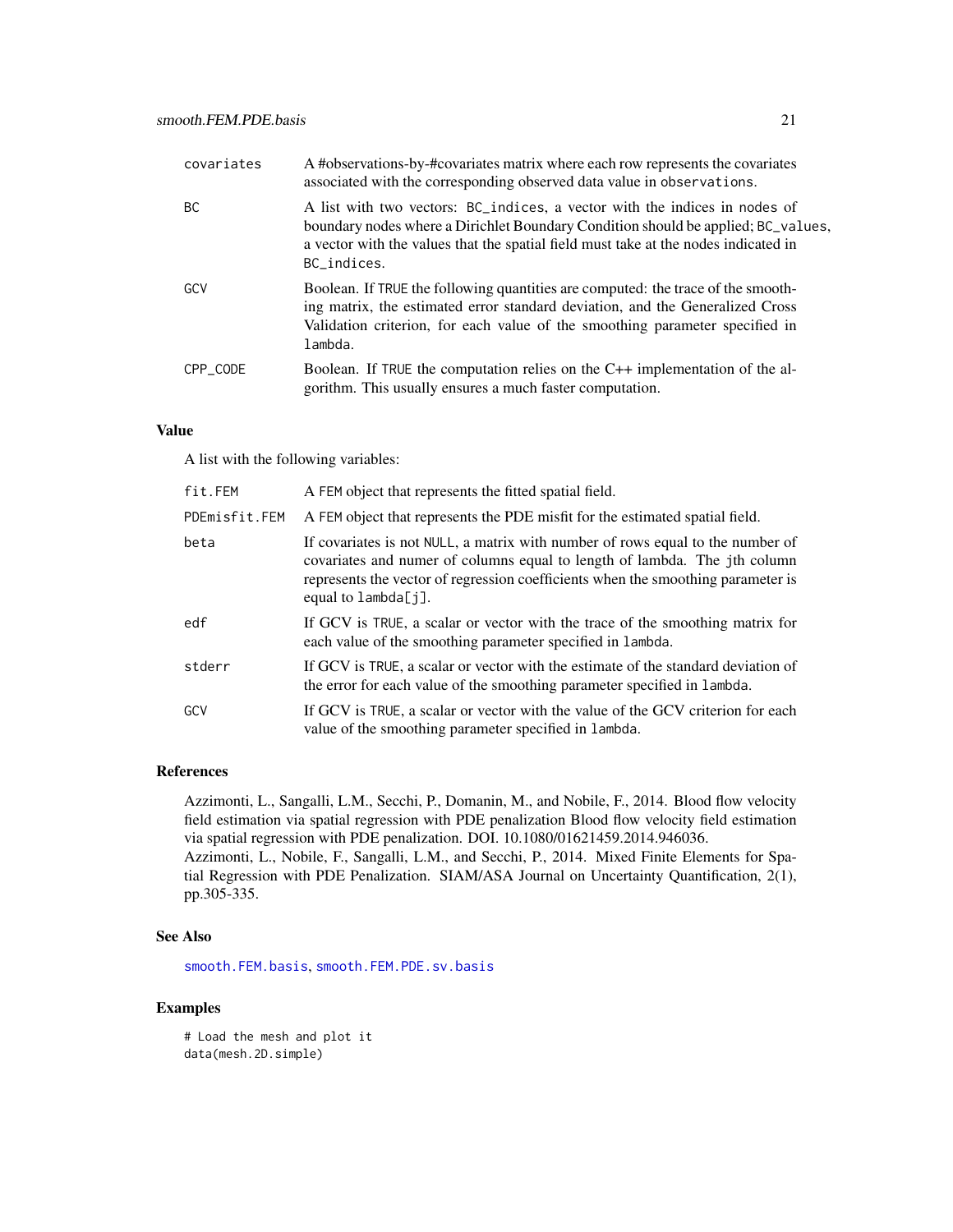```
plot(mesh.2D.simple)
# Create a vector of noisy samples of an underlying spatial field,
# located over the nodes of the mesh
observations = sin(pi*mesh.2D.simple$nodes[,1]) + rnorm(n = nrow(mesh.2D.simple$nodes), sd = 0.1)
# Create the FEM basis object
FEMbasis = create.FEM.basis(mesh.2D.simple)
# Set a vector of smoothing coefficients
lambda = c(10^{\circ}-4, 1, 10^{\circ}4)# Set the anysotropic smoothing matrix K
PDE_parameters_anys = list(K = matrix(c(0.01,0,0,1), nrow = 2), b = c(0,0), c = 0)
# Estimate one field for each smoothing parameter and plot these
FEM_CPP_PDE = smooth.FEM.PDE.basis(observations = observations,
                                     FEMbasis = FEMbasis, lambda = lambda,
                                    PDE_parameters = PDE_parameters_anys)
plot(FEM_CPP_PDE$fit.FEM)
# Evaluate solution in three points
eval.FEM(FEM_CPP_PDE$fit.FEM, locations = rbind(c(\theta,\theta),c(\theta.5,\theta),c(-2,-2)))
```
<span id="page-21-1"></span>smooth.FEM.PDE.sv.basis

*Spatial regression with differential regularization: anysotropic and non-stationary case (elliptic PDE with space-varying coefficients)*

#### **Description**

This function implements a spatial regression model with differential regularization; anysotropic and non-stationary case. In particular, the regularizing term involves a second order elliptic PDE with space-varying coefficients, that models the space-variation of the phenomenon. Space-varying covariates can be included in the model. The technique accurately handle data distributed over irregularly shaped domains. Moreover, various conditions can be imposed at the domain boundaries.

#### Usage

```
smooth.FEM.PDE.sv.basis(locations = NULL, observations, FEMbasis,
lambda, PDE_parameters, covariates = NULL, BC = NULL, GCV = FALSE,
CPP\_CODE = TRUE)
```
#### Arguments

| locations    | A #observations-by-2 matrix where each row specifies the spatial coordinates                                                                                       |
|--------------|--------------------------------------------------------------------------------------------------------------------------------------------------------------------|
|              | x and y of the corresponding observations in the vector observations. This                                                                                         |
|              | parameter can be NULL. In this case the spatial coordinates of the corresponding<br>observations are assigned as specified in observations.                        |
| observations | A vector of length #observations with the observed data values over the domain.<br>The locations of the observations can be specified with the locations argument. |

<span id="page-21-0"></span>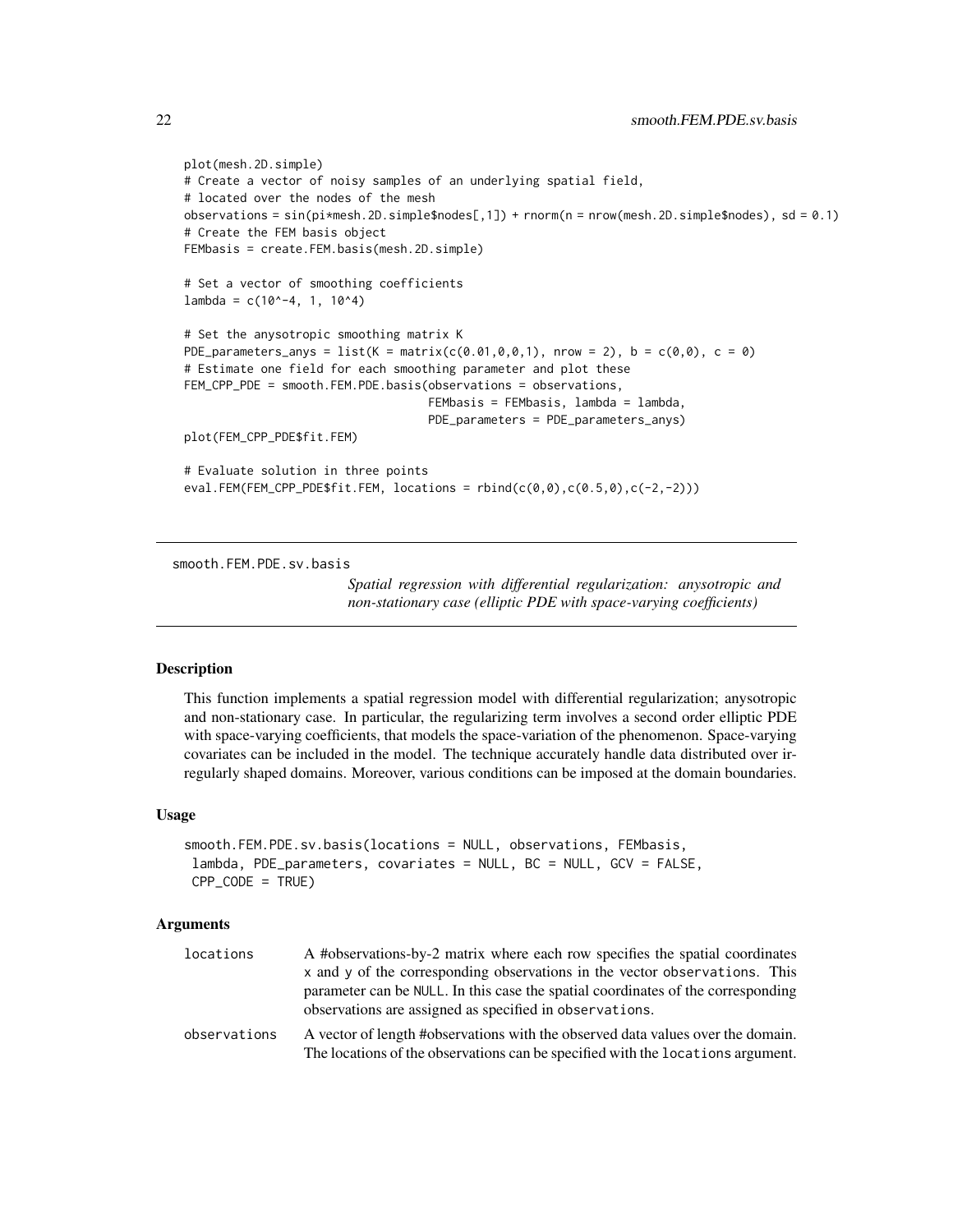Otherwise if only the vector of observations is given, these are consider to be located in the corresponding node in the table nodes of the mesh. In this last case, an NA value in the observations vector indicates that there is no observation associated to the corresponding node.

- <span id="page-22-0"></span>FEMbasis A FEMbasis object describing the Finite Element basis, as created by create. FEM. basis.
- lambda A scalar or vector of smoothing parameters.
- PDE\_parameters A list specifying the space-varying parameters of the elliptic PDE in the regularizing term: K, a function that for each spatial location in the spatial domain (indicated by the vector of the 2 spatial coordinates) returns a 2-by-2 matrix of diffusion coefficients. This induces an anisotropic smoothing with a local preferential direction that corresponds to the first eigenvector of the diffusion matrix K.The function must support recycling for efficiency reasons, thus if the input parameter is a #point-by-2 matrix, the output should be an array with dimensions 2-by-2-by-#points.b, a function that for each spatial location in the spatial domain returns a vector of length 2 of transport coefficients. This induces a local smoothing only in the direction specified by the vector b. The function must support recycling for efficiency reasons, thus if the input parameter is a #pointby-2 matrix, the output should be a matrix with dimensions 2-by-#points; c, a function that for each spatial location in the spatial domain returns a scalar reaction coefficient. c induces a shrinkage of the surface to zero. The function must support recycling for efficiency reasons, thus if the input parameter is a #point-by-2 matrix, the output should be a vector with length #points; u, a function that for each spatial location in the spatial domain returns a scalar reaction coefficient. u induces a reaction effect. The function must support recycling for efficiency reasons, thus if the input parameter is a #point-by-2 matrix, the output should be a vector with length #points.
- covariates A #observations-by-#covariates matrix where each row represents the covariates associated with the corresponding observed data value in observations.
- BC A list with two vectors: BC\_indices, a vector with the indices in nodes of boundary nodes where a Dirichlet Boundary Condition should be applied; BC\_values, a vector with the values that the spatial field must take at the nodes indicated in BC\_indices.
- GCV Boolean. If TRUE the following quantities are computed: the trace of the smoothing matrix, the estimated error standard deviation, and the Generalized Cross Validation criterion, for each value of the smoothing parameter specified in lambda.
- CPP\_CODE Boolean. If TRUE the computation relies on the C++ implementation of the algorithm. This usually ensures a much faster computation.

## Value

A list with the following variables:

| fit.FEM | A FEM object that represents the fitted spatial field.                                     |
|---------|--------------------------------------------------------------------------------------------|
|         | PDEmisfit.FEM A FEM object that represents the PDE misfit for the estimated spatial field. |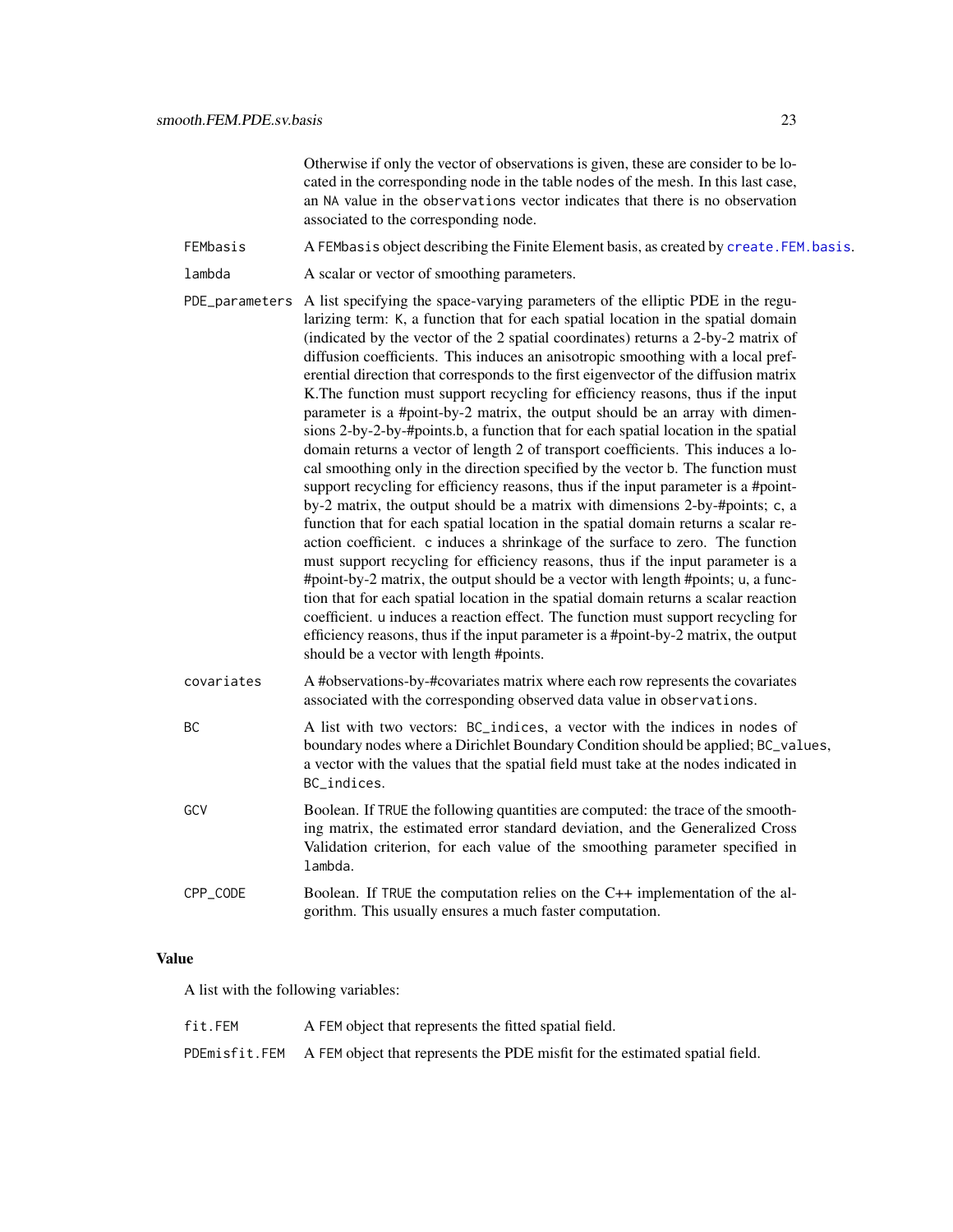<span id="page-23-0"></span>

| beta   | If covariates is not NULL, a matrix with number of rows equal to the number of<br>covariates and numer of columns equal to length of lambda. The jth column<br>represents the vector of regression coefficients when the smoothing parameter is<br>equal to $lambda[i]$ . |
|--------|---------------------------------------------------------------------------------------------------------------------------------------------------------------------------------------------------------------------------------------------------------------------------|
| edf    | If GCV is TRUE, a scalar or vector with the trace of the smoothing matrix for<br>each value of the smoothing parameter specified in lambda.                                                                                                                               |
| stderr | If GCV is TRUE, a scalar or vector with the estimate of the standard deviation of<br>the error for each value of the smoothing parameter specified in lambda.                                                                                                             |
| GCV    | If GCV is TRUE, a scalar or vector with the value of the GCV criterion for each<br>value of the smoothing parameter specified in lambda.                                                                                                                                  |

#### References

Azzimonti, L., Sangalli, L.M., Secchi, P., Domanin, M., and Nobile, F., 2014. Blood flow velocity field estimation via spatial regression with PDE penalization Blood flow velocity field estimation via spatial regression with PDE penalization. DOI. 10.1080/01621459.2014.946036. Azzimonti, L., Nobile, F., Sangalli, L.M., and Secchi, P., 2014. Mixed Finite Elements for Spatial Regression with PDE Penalization. SIAM/ASA Journal on Uncertainty Quantification, 2(1),

#### See Also

pp.305-335.

[smooth.FEM.basis](#page-17-1), [smooth.FEM.PDE.basis](#page-19-1)

## Examples

```
# Loading the mesh
data(mesh.2D.rectangular)
# Create the FEM basis object
FEMbasis = create.FEM.basis(mesh.2D.rectangular)
# Create a vector of noisy samples of an underlying spatial field,
# located over the nodes of the mesh
observations = sin(0.2*pi*mesh.2D.rectangular$nodes[,1]) +
rnorm(n = nrow(mesh.2D.rectangular\$nodes), sd = 0.1)
# Set the smoothing coefficient
lambda = c(10^{\circ}-2)#Set the space vriant coefficients of the penalizying PDE
K_func<-function(points)
{
mat<-c(0.01,0,0,1)
output = array(0, c(2, 2, nrow(points)))for (i in 1:nrow(points))
   output[,, i] = 0.5*mat % * t(points[i, 1]^2)
output
}
b_func<-function(points)
{
output = array(0, c(2, nrow(points)))for (i in 1:nrow(points))
  output[, i] = 0
```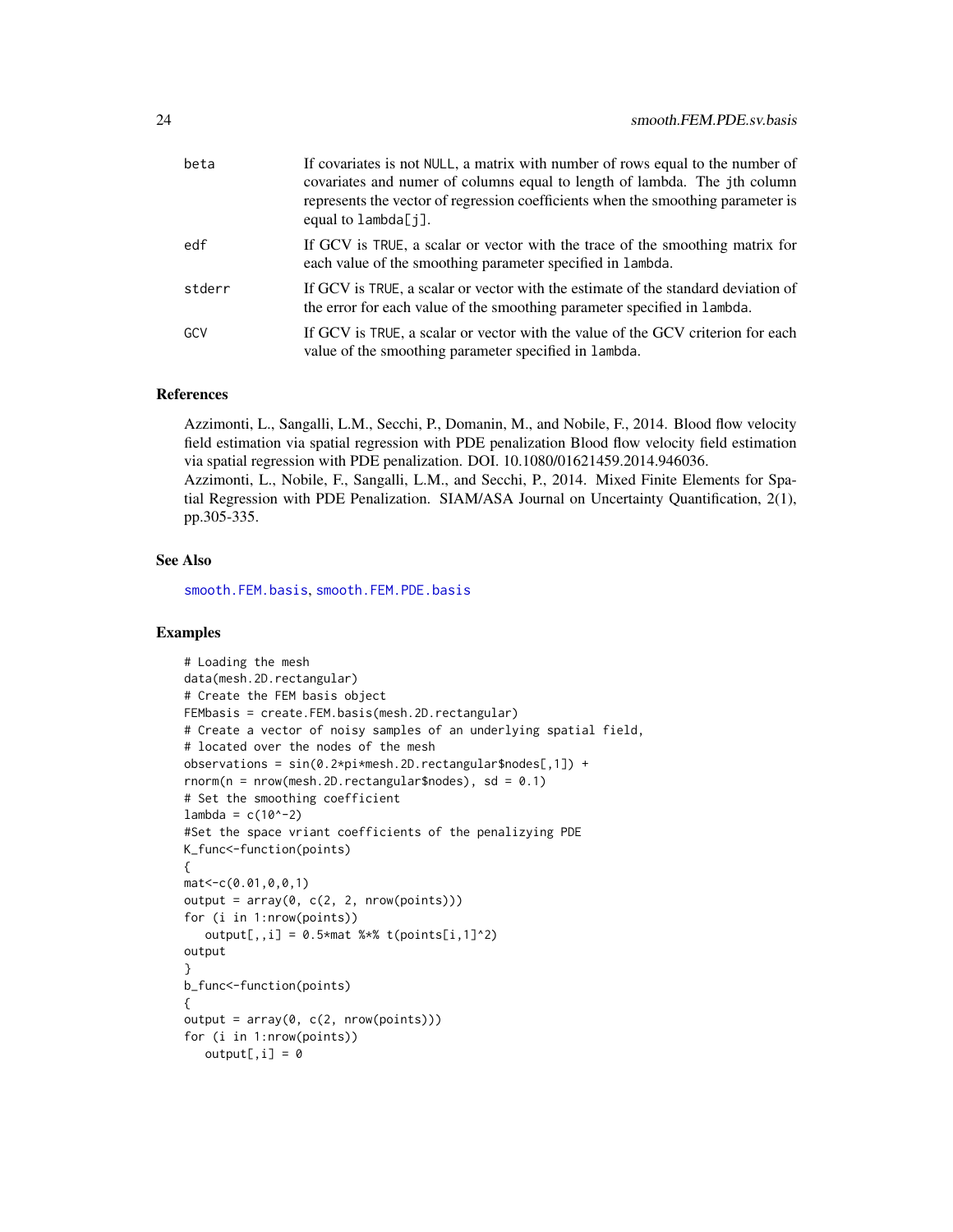```
output
}
c_func<-function(points)
{
rep(c(0), nrow(points))
}
u_func<-function(points)
{
rep(c(0), nrow(points))
}
# Assemble the parameters in one object
PDE_parameters = list(K = K_func, b = b_func, c = c_func, u = u_func)# Estimate the underlying spatial field and plot these
FEM_CPP_PDE = smooth.FEM.PDE.sv.basis(observations = observations,
             FEMbasis = FEMbasis, lambda = lambda, PDE_parameters = PDE_parameters)
plot(FEM_CPP_PDE$fit.FEM)
```